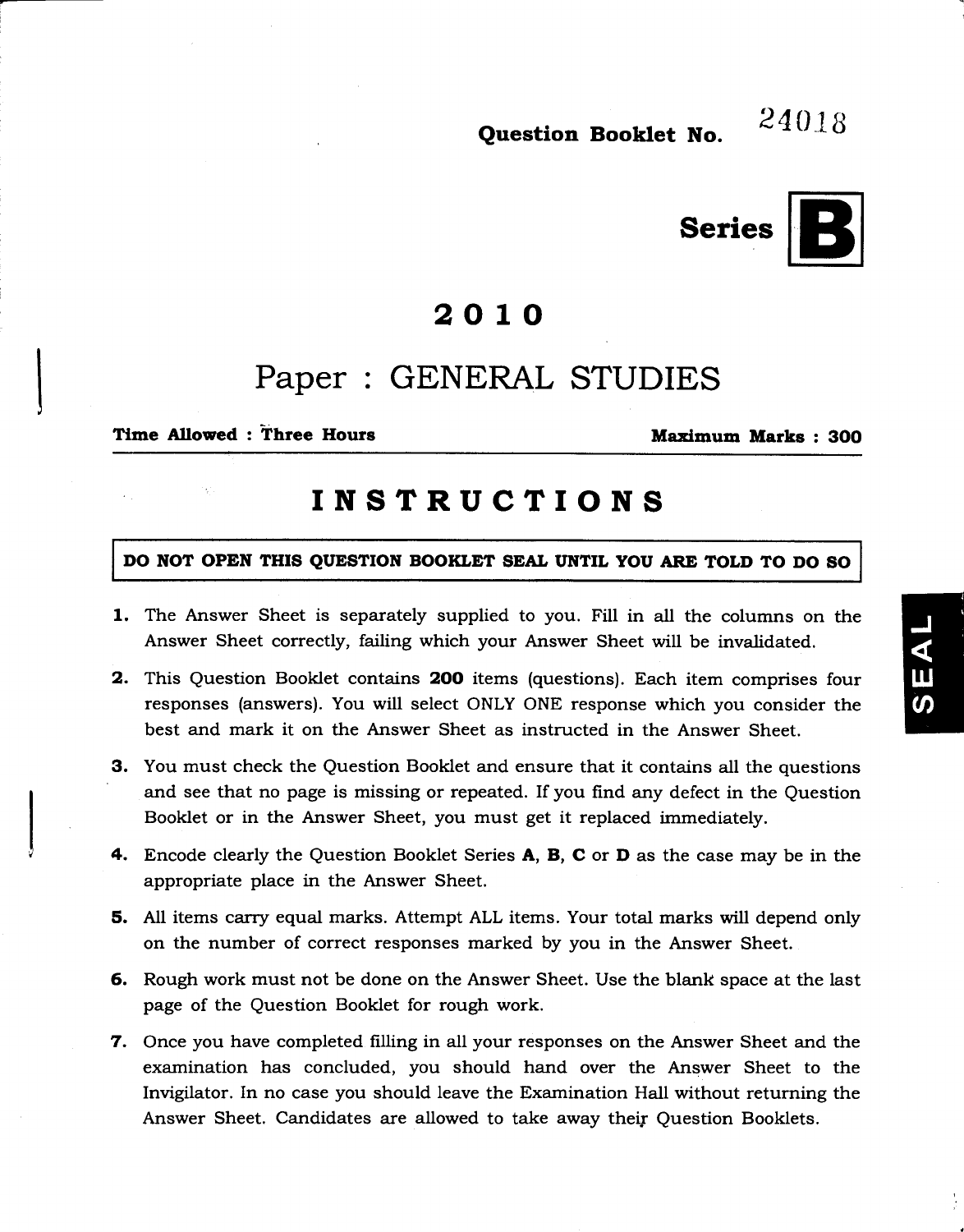- 1. The Constitution is silent in the Directive Principles about
	- (A) living wages for workers
	- (B) legal aid to the Poor
	- (C) compulsory primary education
	- (D) adult education
- 2. The President of India is
	- (A) the Head of the Government
	- (B) the Head of the State
	- (C) the Head of the State as well as of the Government
	- (D) None of the above
- 3. The President can be impeached for
	- (A) violating the Constitution
	- (B) disregarding the Parliament
	- (C) not taking the Prime Minister's advice
	- (D) All the above
- 4. The Vice-President is elected for a term of
	- (A) 5 years
	- (B) 7 years
	- (C) 6 years
	- (D) 4 years
- 5. Ministers in the Union Cabinet are appointed by
	- (A) the President
	- (B) the Prime Minister
	- (C) the President on the advice of the Prime Minister
	- (D) the Prime Minister on the advice of the President
- 6. The main characteristic of the Cabinet system is
	- (A) inclusion of the President
	- (B) leadership of the Prime Minister
	- (C) cabinet decisions are not bindings on all Ministers
	- (D) All the above
- 7. Generally all important decisions are taken by
	- (A) the Council of Ministers
	- (B) the Cabinet
	- (C) the Prime Minister
	- (D) the Prime Minister and the Parliamentary Secretaries
- 8.. The constituents of India's Parliament are the Lok Sabha, the Rajya Sabha and
	- (A) the Prime Minister
	- (B) the President
	- (C) the Council of. Ministers
	- (D) None of the above
- 9. The States are represented in the Rajya Sabha
	- (A) on the basis of equality
	- (B) in proportion to the territories of the States
	- (C) in proportion to the States' population
	- (D) in proportion to the members of the State Legislatures
- 10. Which of the following is not a Union Territory?
	- (A) Daman and Diu,
	- (B) Dadra and Nagar Haveli
	- (C) Pondicherry
	- (D) Mizoram

 $\sqrt{1-B}$  2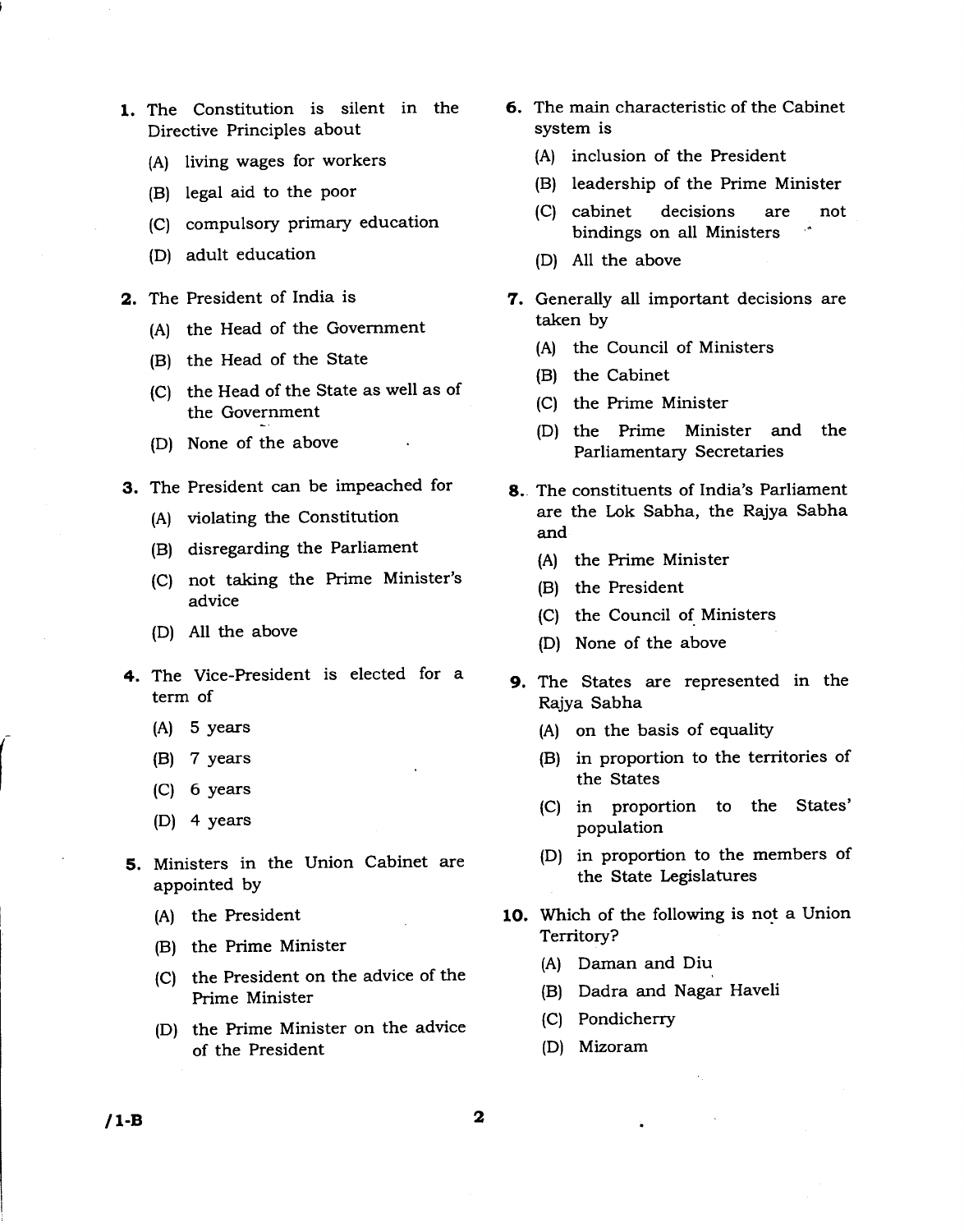- 11. The Legislative Council
	- (A) has a term of six years
	- (B) has a term of five years
	- (C) has a permanent House
	- (D) has a term of two years
- 12. The procedure for the amendment of the Indian Constitution is given in
	- (A) Article 358
	- (B) Article 320
	- (C) Article 368
	- (D) Article 370
- 13. The 42nd Constitution Amendment Act added a chapter on
	- (A) the Preamble of the Constitution
	- (B) the Fundamental Rights
	- (C) the Fundamental Duties
	- (D) All the above
- 14. The members of the UPSC are
	- (A) elected by the people
	- (B) elected by the Parliament
	- (C) appointed by the President
	- (D) appointed by the Council of Ministers
- 15. Socialist pattern comes through
	- (A) free economy
	- (B) mixed economy
	- (C) public economy
	- (D) None of the above
- 16. In a free economy, inequalities of income are mainly due to
	- (A) free competition
	- (B) private property only
	- (C) private property and inheritance
	- (D) difference in the marginal productivity of labour
- 17. Which of the following is the cause of economic insecurity?
	- (A) Poverty
	- (B) Unemployment
	- (C) Fall in real wages
	- (D) All the above
- 18. National income is
	- (A) income of the Government
	- (B) budget of the Government
	- (C) sum total of factor incomes
	- (D) profits of the public undertakings
- 19. The Planning Commission was set up by the Government of India in
	- (A) 1944
	- $(B)$  1947
	- $(C)$  1950
	- $(D)$  1951
- 2O. Indian industries have never suffered from
	- (A) decrease in demand
	- (B) power shortage
	- (C) labour unrest
	- (D) transportation bottlenecks

 $\bf{J}$  **1-B**  $\bf{B}$  **3 let us a let us of**  $\bf{B}$   $\bf{F}$ . The set of  $\bf{B}$ 

I I f:

,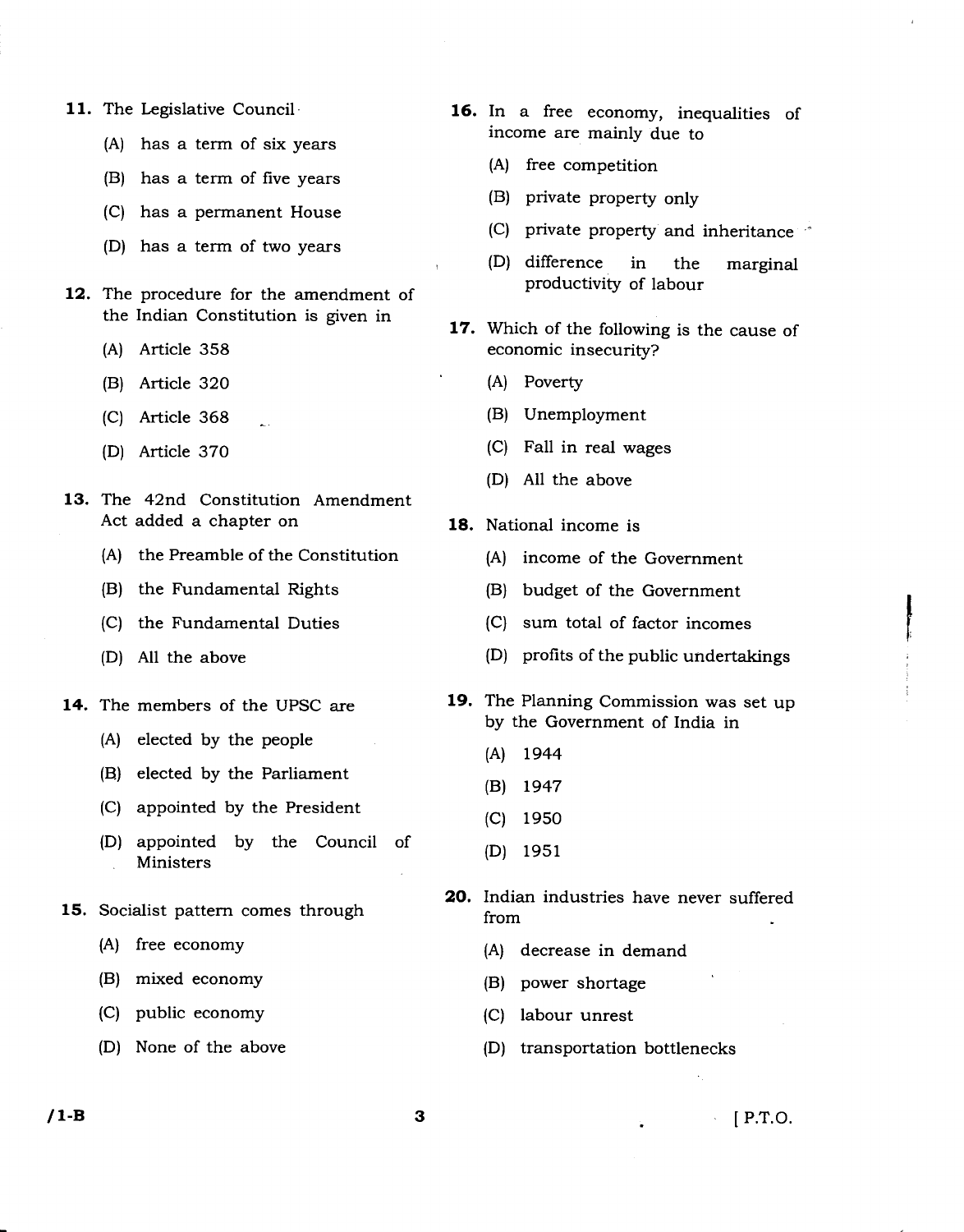industry?

- (A) Iron and steel (A) 8
- (B) Fertilizer
- (C) Paper (B)  $10$
- (D) Cement (C) 14
- 22. The All India Khadi and Village (D) 16 Industries Board was set up during the 27. Which one of the following committees
	-
	-
	- (C) Third Plan
	-
- - $(A)$  bank
	- (B) board
	-
	-
- **24.** Financial distribution between the  $\begin{array}{cc} Code: \text{Union and the States takes place on} \end{array}$ the basis of the recommendation of \- -/
	- (A) the Planning Commission
	-
	- (C) the Inter-State Council
	- (D) the Finance Commission  $(C)$  A is true but R is false
- 25. Which of the following is exclusively concerned with the credit needs of all types of agricultural and rural 28. Assertion  $[A]$ :<br>development in India?
	-
	-
	-
	-
- 21. Which of the following is not a basic 26. The number of banks nationalized in industry?
	-
	-
	-
	-
	- (A) First Plan examined and suggested tax reforms?
	- (B) Second Plan (A) Narsimhan Committee
	- (B) Malhotra Committee  $(B)$  Malhotra Committee
- 23. IDBI is a (C) Chelliah Committee
	- (D) Rangarajan Committee

(C) bureau For Question Nos. 28 to 30, select your (D) corporation answer from the code given below :  $(D)$  corporation

- (A) Both A and R are true and R is the correct explanation of A
- (B)  $\text{Both } A \text{ and } R \text{ are true but } R \text{ is not a correct explanation of } A$ 
	-
	- (D) A is false but R is true
	-

The British ruler established and (A) RBI developed Indian Railways.

 $(B)$  SBI Reason  $(R)$ :

(C) IBRD  $\qquad \qquad$  Indian economy is referred to as a (D) NABARD mixed economy.

 $\sqrt{1-B}$  4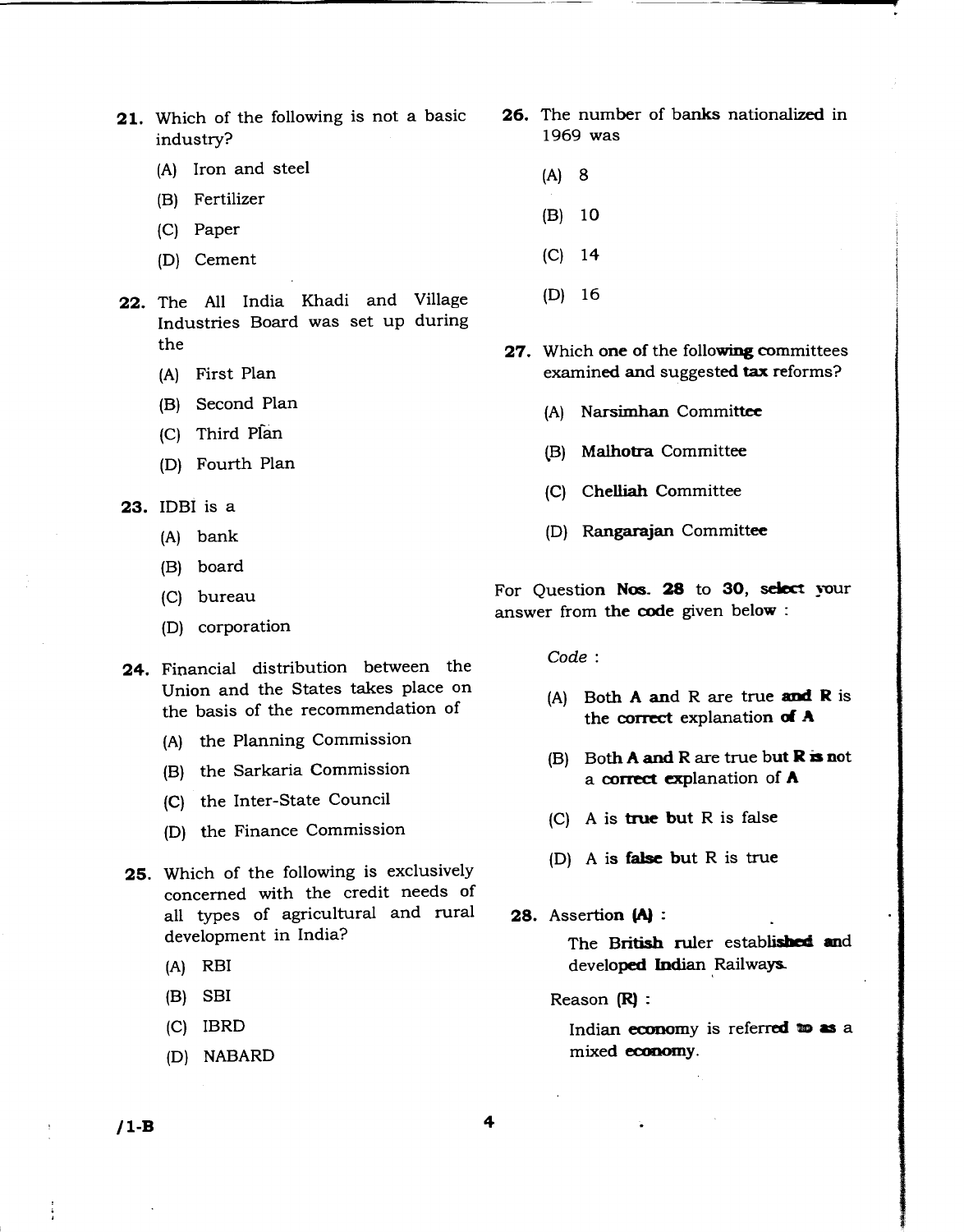29. Assertion (A) :

The population increased rapidly since 1921. of India has

Reason (R) :

In India, the birthrate has declined more rapidly than the death rate since 1921.

3O. Assertion (A) :

Land reforms in India have been successfully implemented.

Reason (R) :

Government- has been providing<br>fertilizers at subsidized rates.

- **31.** Which committee was set up on the cash-credit system?
	- (A) Raj Committee
	- (B) Chore Committee
	- (C) Rekhi Committee
	- (D) Raman Committee
- 32. Land reform policies in India have met<br>with
	- (A) tremendous success
	- (B) complete failure
	- (C) Iimited success
	- (D) None of the above
- 33. The cooperative credit societies have a
	- (A) two\_tier structure
	- (B) three-tier structure
	- (C) four-tier structure
	- (D) None of the above
- **34.** Which of the following operates at the district level? district level?
	- (A) State Cooperative Bank
	- (B) Central Cooperative Bank
	- (C) Primary Agricultural Credit Society
	- (D) The Reserve Bank of India
- 35. The success of Green Revolution<br>depends on the availability of<br>(A) high-yield variety (HYV) of seeds
	-
	- (B) adequate irrigational facilities
	- (C) chemical fertilizers and pesticides
	- (D) All the above
- 36. NAFED is connected with
	- (A) animal husbandry
	- (B) conservation of fuels
	- (C) agricultural marketing
	- (D) agricultural implements
- 37. The largest wheat-producing State in India is
	- (A) punjab
	- (B) Haryana
	- (C) Uttar pradesh
	- (D) Madhya pradesh
- 38. AGMARK is
	- (A) a cooperative for egg production
	- (B) a regulated agricultural market
	- (C) a farmers' cooperative
	- (D) a quality guarantee agricultural and allied commodities stamp for

ł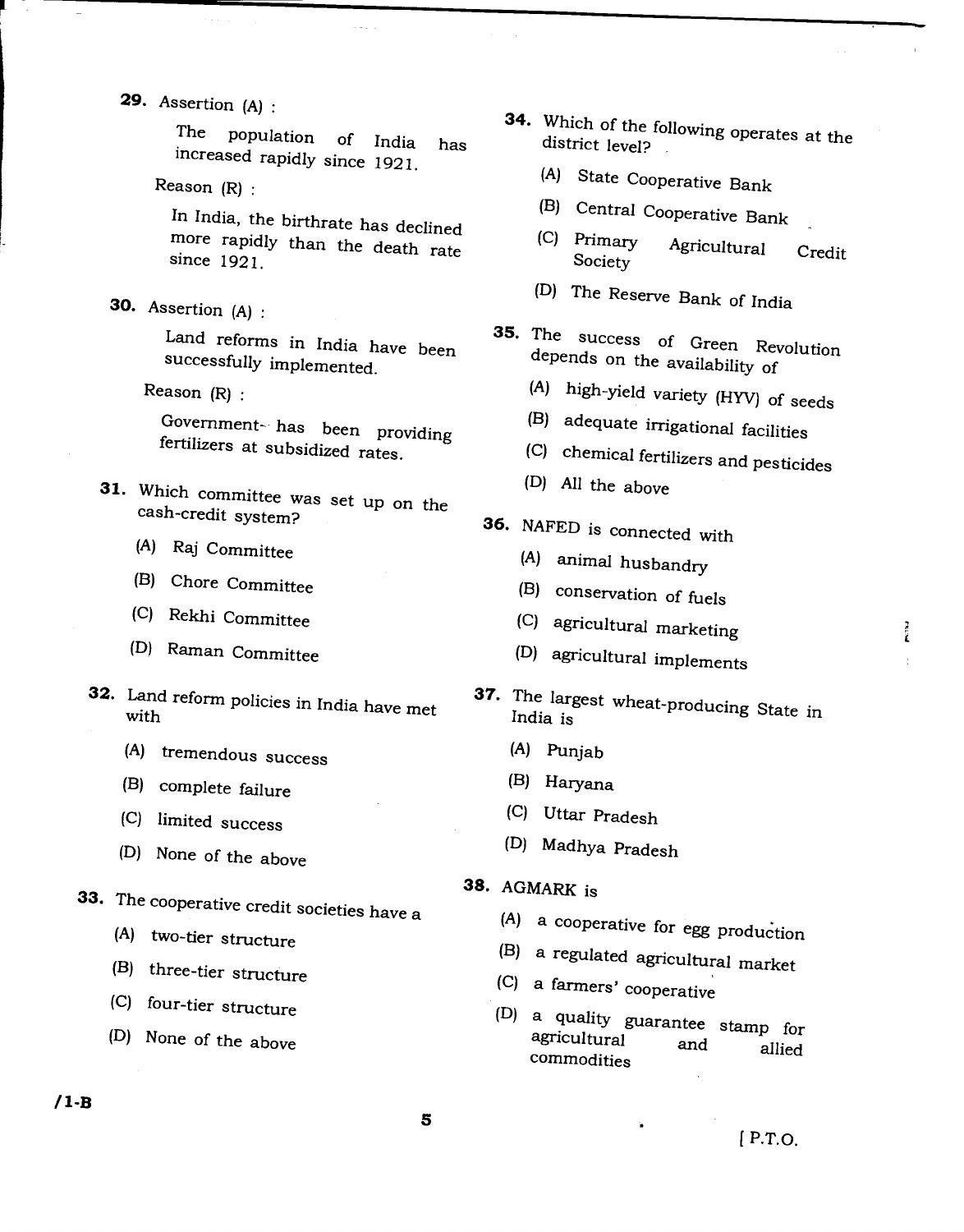- 39. The difference between GNP and NNP is equal to
	- (A) direct tax revenue
	- (B) indirect tax revenue
	- (C) consumer expenditure on durable goods
	- (D) capital depreciation
- 40. Which of the following has not been included in wealth of a nation?
	- (A) Mines
	- (B) Dams
	- (C) Money supply
	- (D) Animals
- 41. What is debt?
	- (A) Stock-flow hypothesis
	- (B) Flow hypothesis
	- (C) Stock hypothesis
	- (D) None of the above
- 42. The National Renewable Fund was constituted with the objective of
	- (A) renewal of mines
	- (B) modernization of industries
	- (C) establishment of small units
	- (D) rehabilitation of removed labourers due to modernization of industries
- 43. Who is the Supreme Commander of the Defence Forces of India?
	- (A) The President
	- (B) The Chief of the Army Staff
	- (C) The Vice-President
	- (D) The Defence Minister
- 44. Recently Li Na won the French Open Women's Singles Title. She thus became the first from  $\frac{1}{x}$  to win a Grand Slam.
	- (A) North Korea
	- (B) China
	- (C) Japan
	- $(D)$  US
- 45. The former President of which nation was sentenced, along with his wife, to 35 years in prison after a trial in absentia?
	- (A) Egypt
	- (B) Syria
	- (C) Vietnam
	- (D) Nigeria
- 46. Which of the following nations passed a bill recently to phase out nuclear power by 2022?
	- (A) Russia
	- (B) France
	- (C) Germany
	- (D) Japan
- 47. ln which Indian district did the Government declare the nation's 42nd tiger reserve?
	- (A) Adilabad
	- (B) Allahabad
	- (C) Seoni
	- (D) Dhanbad
- 48. India's GDP grew by 8.5 percent in 2OLO-2OL1 due to a strong performance by the -- sector.
	- (A) industrial
	- (B) power
	- (C) mining
	- (D) agricultural
- $\sqrt{1-B}$  6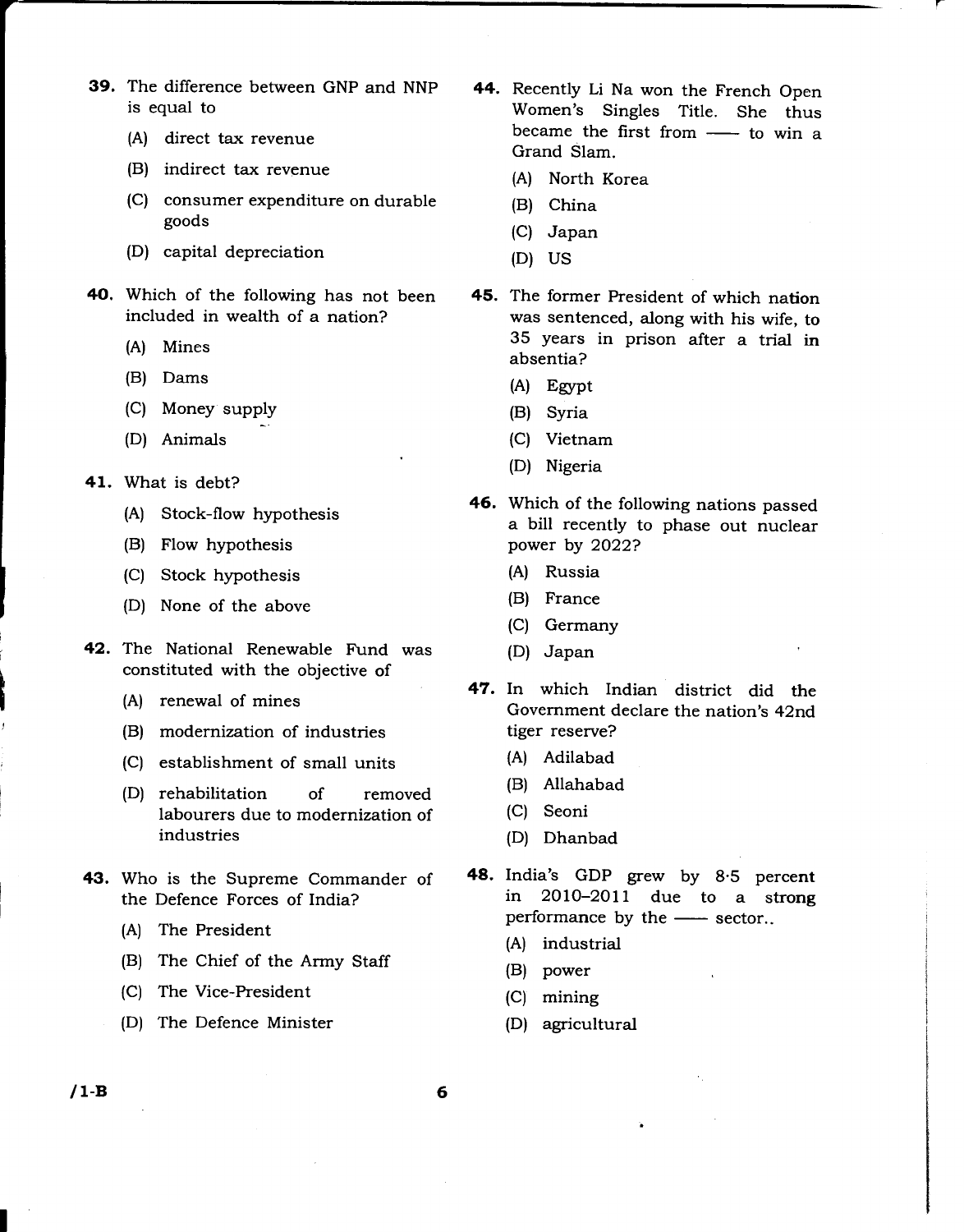- 49. Pedro Passos Coelho, in June 2011, was sworn in as the Prime Minister of which nation?
	- (A) Laos
	- (B) Portugal
	- (C) Turkey
	- (D) Peru
- SO. To which nation did India extend duty-free market access?
	- (A) Bangladesh
	- (B) Afghanistan
	- (C) Nepal
	- (D) Sri Lanka
- 51. On which date, the space shuttle 'Endeavour, returned. to the earth successfully completing its last mission?
	- (A) June 1
	- (B) June 2
	- (C) June 3
	- (D) June 4
- 52. Maharashtra Government raised drinking age to
	- (A) 25 years
	- (B) 2O years
	- (C) 18 years
	- (D) 22 years
- 53. Which of the following missiles was inducted into the Armed Forces by DRDO?
	- (A) Agni II
	- (B) Agni III
	- (c) Agni I
	- (D) Agni IV
- 54. India and US made agreement for \$4.1 billion aircraft deal for
	- (A) C-17 jets
	- (B) C-16 jets
	- (C) C-10 jets
	- (D) C-20 jets
- 55. Which of the following countries signed Tax Pact?
	- (A) Malaysia-India
	- (B) India-Singapore
	- (C) Sri Lanka-England
	- (D) US-pakistan
- 56. Match the items in List-I with List-II and select the correct answer from the code given below :

|  | List–I<br>(Books)                 |   |                  |   | List-II<br>(Authors)                   |  |  |  |
|--|-----------------------------------|---|------------------|---|----------------------------------------|--|--|--|
|  | 1. The Dowry<br>Problem           |   |                  |   | a. Aminatta Forna                      |  |  |  |
|  | 2. First Day First<br>Show        |   |                  |   | b. Amitav Ghosh                        |  |  |  |
|  | 3. River of Smoke                 |   |                  |   | c. Anupama<br>Chopra                   |  |  |  |
|  | 4. The Memory of<br>Love<br>Code: |   |                  |   | d. Robin Wyatt<br>with Nazia<br>Masood |  |  |  |
|  |                                   |   |                  |   |                                        |  |  |  |
|  | (A)                               | 1 | 2                | 3 | 4                                      |  |  |  |
|  |                                   | đ | $\mathbf{C}$     | a | b                                      |  |  |  |
|  | (B)                               | 1 | 2                | 3 | 4                                      |  |  |  |
|  |                                   | d | c                | b | a                                      |  |  |  |
|  | (C)                               | 1 | $\boldsymbol{2}$ | з | X<br>$\overline{4}$                    |  |  |  |
|  |                                   | a | ь                | c | d                                      |  |  |  |
|  | (D)                               | 1 | 2                | 3 | 4                                      |  |  |  |
|  |                                   | a | d                | b | C                                      |  |  |  |
|  |                                   |   |                  |   |                                        |  |  |  |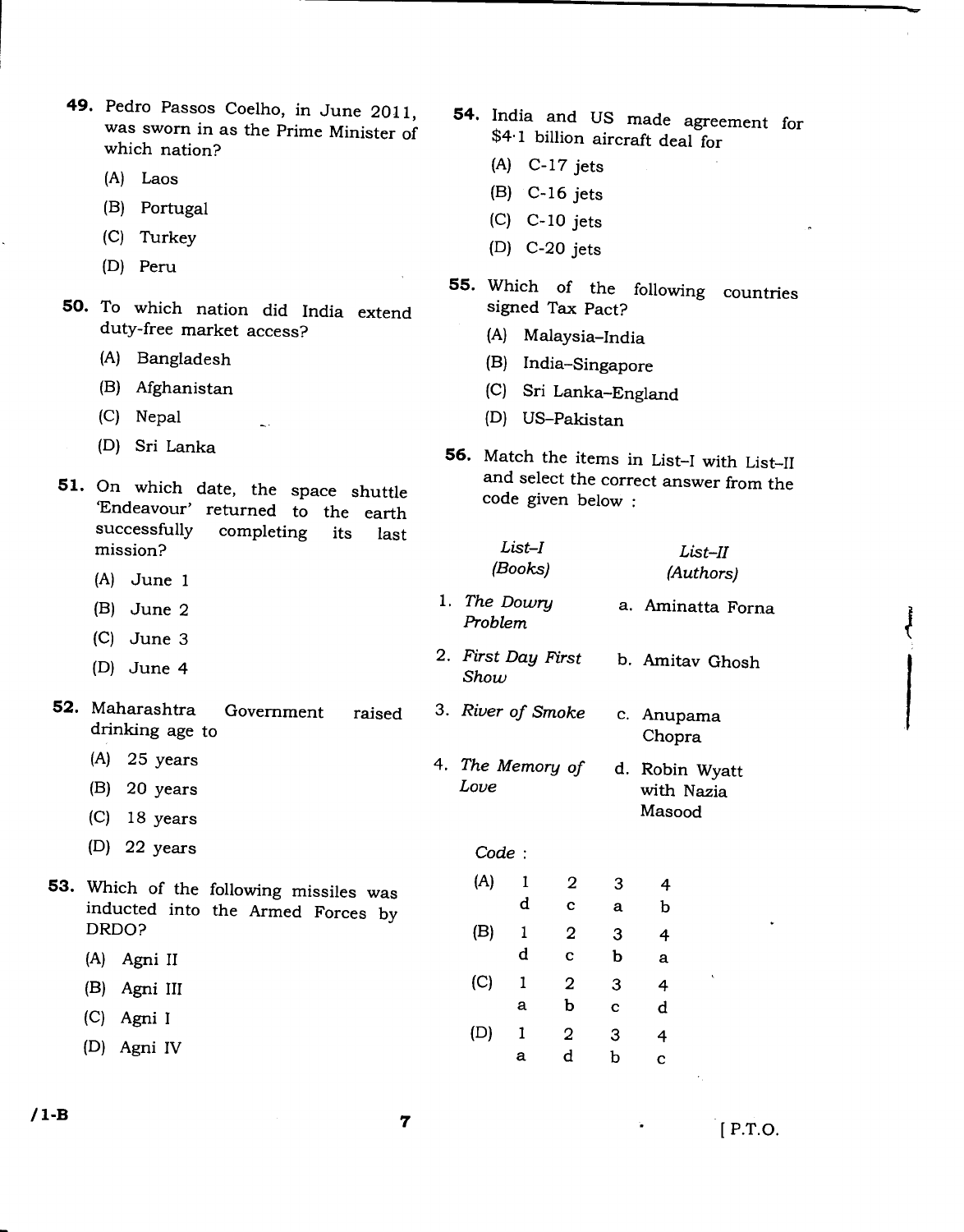57. When did the century's longest lunar 61. The function of heavy water in a eclipse occur? nuclear reactor is to

- 
- 
- 
- 
- 58. IUCN celebrates the year 2011 as the 2. Respiration International Year of
	-
	-
	- (C) Lagoons (A) 1 and 4
	- (D) Mountains (B) 2 and 3
- 59. The Pulitzer Prize is associated with (D) 1, 2, 3 and 4 which one of the following?
	-
	-
	- tC) Journalism (B) West Bengal
	- (D) Civil Aviation (C) Punjab
- 6O. Economic growth is usually coupled
	-
	-
	-
	-
- 
- (A) slow down the speed of neutrons (A) slow down the speed of neutrons
	- (B) increase the speed of neutrons
- (B) June 16 (C) cool down the reactor
- (C) June 14 (D) stop the nuclear reaction
- (D) June 13 62. Consider the following :
	- 1. Photosynthesis
	-
	- 3. Decay of organic matter
- (A) Forests- 4. Volcanic action

(B) Lakes Which of the above add carbon dioxide to the carbon cycle on the earth?

- 
- 
- (C) 2, 3 and 4
- 
- (A) Environmental Protection 63. Which Indian State clinched the maiden Senior National Hockey maiden (B) Olympic Games championship?
	- (A) Gujarat
	-
	-
	- (D) Haryana
- with **64.** The expanded form of the abbreviation IRDA is
- (A) deflation (A) Indo-Russia Defence Association
- (B) inflation (B) Insurance Regulatory and Development Authority
- (C) stagflation (c) Industrial Ratio Development Act
- (D) hyperinflation (D) Infra-Radiation Detection Academy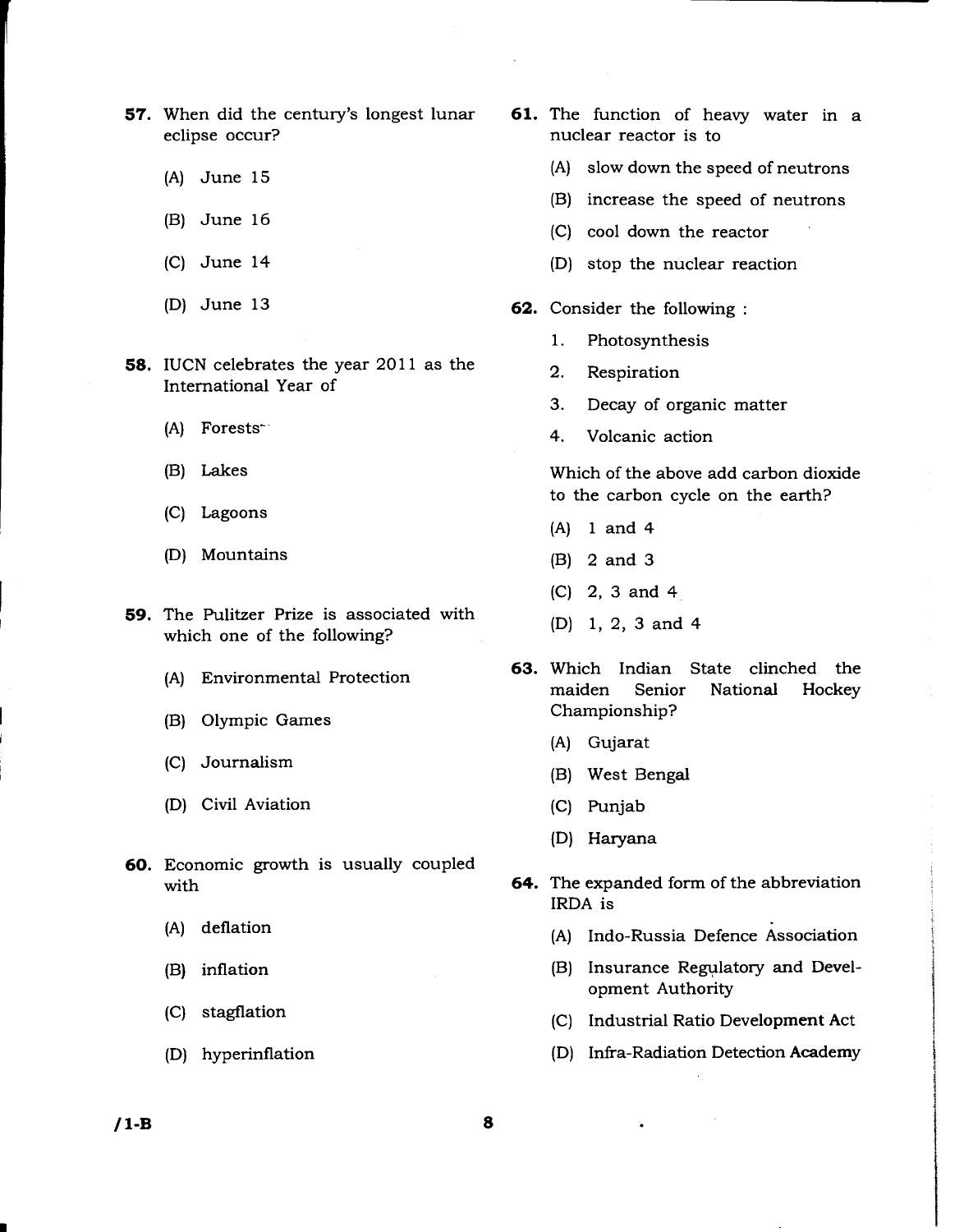- 65. Arrange the following in chronological order :
	- 1. MacaulaY's Minutes
	- 2. Hunter Commission
	- 3. Sadler Commission
	- 4. Wood's Despatch
	- (A) l, 4, 2, 3
	- $(B)$  1, 2, 3, 4
	- $(C)$  4, 1, 2, 3
	- $(D)$  4, 1, 3, 2
- 66. Consider the following statements :
	- 1. The Rowlatt Committee was formed to suggest measures to curb revolutionary activities.
	- 2. The Committee provided for arrest of a suspected person without warrant.
	- 3. The Committee provided for speedy trial by a special court.
	- 4. There was no appeal allowed.
	- Which of the above statements is/are wrong?
	- (A) 1 and 2
	- (B) 2 and 4
	- (C) 1 onlY
	- (D) All are correct
- 67. Which of the following are correctly paired?
- 1. Separation of Burma from India Lord Reading
- 2. Appointment of Statutory Commission Lord Irwin
- 3. Holding of Exams for ICS in England and India simultaneouslY Lord Wellington Lord
- 4. August Offer

Select the correct answer from the code given below :

Code :

- $(A)$  1 and 2
- (B) 2 and 3
- (C) 2 and 4
- (D) 3 and 4
- 68. The first President of the All India Kisan Sabha in 1936 was
	- (A) Prof. N. G. Ranga
	- (B) Swami Sahajananda
	- (C) Baba Ramchandra
	- (D) Madan Pasi
- 69. Who coined the Mantra, 'Service to the Motherland'?
	- (A) Swami Vivekananda
	- (B) Bankim Chandra Chatterjee
	- (C) DaYananda Saraswati
	- (D) Bhagat Singh
- 70. Who was not tried in the Kanpur Bolshevik Conspiracy case in 1924?
	- (A) S. A. Dange
	- (B) Muzaffar Ahmed
	- (C) Shaukat Usmani
	- (D) N. M. Joshi

Linlithgow

 $\overline{P}$  (P.T.O.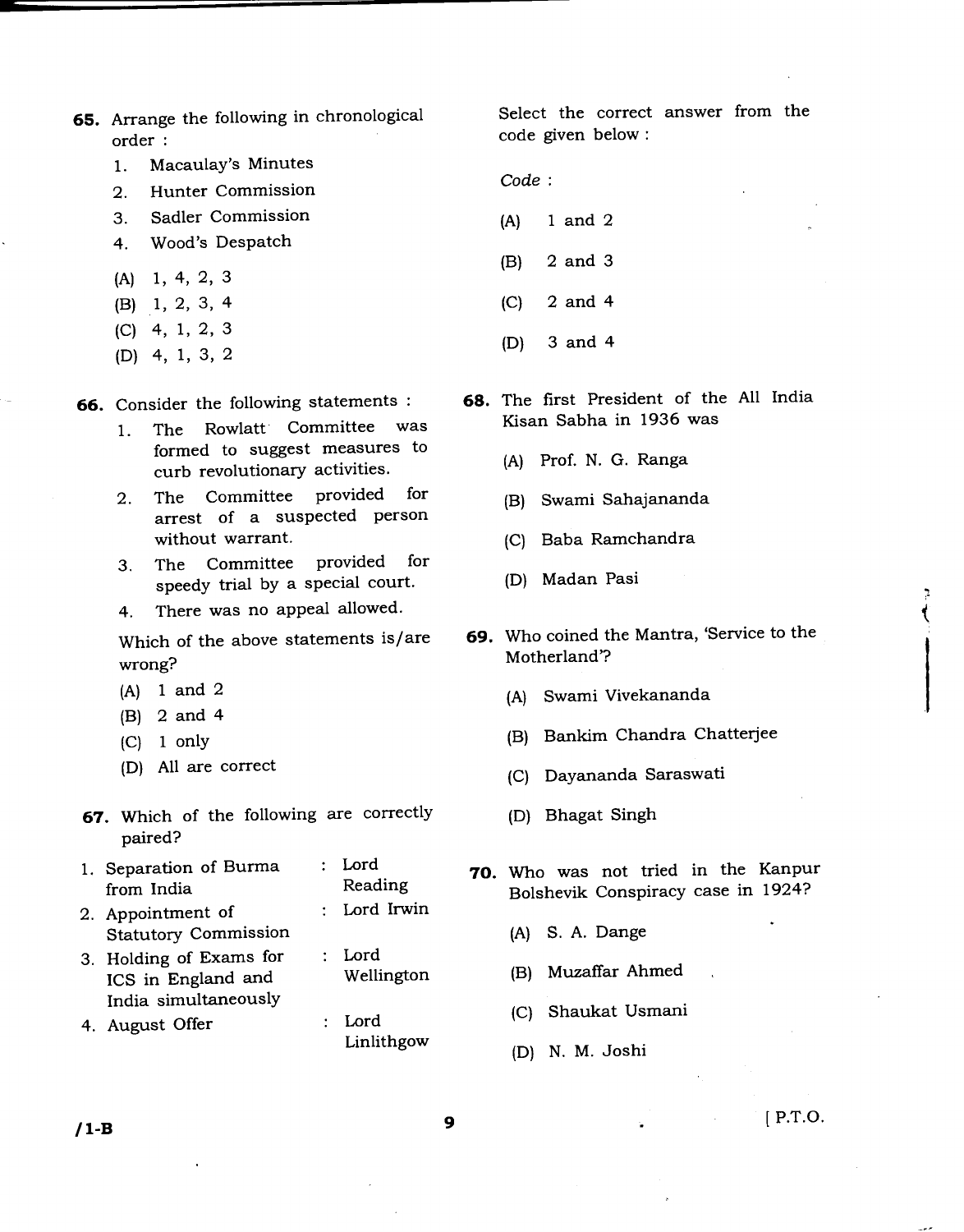The Swadeshi Movement could not Ille Swautsin movement count not<br>succeed because (A) Indian Councils Act, 1861

- 1. it did not get the support of (B) Royal Titles Act, 1876<br>Muslim peasantry
- 2. the Surat Split of Congress and India, 1858<br>weakened the Movement
- 3. the Movement did not arouse<br>nopular sentiments outside
- 4. it lacked effective organization (A) Delhi and leadership

Which of the above statements are correct? (C) Amsterdam

- $(A)$  1, 2, 3 and 4 (D) Bogota
- 
- $(C)$  2 and 3
- 
- **72.** Arrange the foundation of the (C) Surendra Nath-Bannerjee following movements in the order of (C) Surendra Nath-Bannerjee chronological occurrence : (D) Jawaharlal Nehru
	- 1. Brahma Samaj
	-
	- 3. Prarthana Samaj 1946 to
	-
	-
	-
	- $(C)$  2, 3, 1, 4
	-
- 71. Consider the following statements : 73. The British Monarch was given the title, 'Kaiser-i-Hind' by the
	-
	-
	- (C) Act for the Better Government of
	- (D) Indian Councils Act, 1892
	- popular sentiments outside **74.** World Book Capital, 2009 selected by Bengal the UNESCO was
		-
		- (B) Beirut
		-
		-
	- (B) 1, 2 and 4 75. The first Congress leader to suffer<br>several terms of imprisonment was
	- (D) 2, 3 and 4 (A) B. G. Tilak
		- (B) Mahatma Gandhi
		-
		-
	- 2. Atmiya sabha 76. Muslim League agreed to join the Interim Government on 26th October,
	- 4. Paramahansa Mandali (A) work for creation of Pakistan
	- (A)  $1, 2, 3, 4$  (B) work with Congress to stop the communal clashes
	- (B) 2, 1, 4, 3 (C) wreck the Interim Government<br>  $\begin{array}{ccc} \text{(c)} & 2 & 3 & 1 & 4 \end{array}$
	- (D)  $\overline{2}$ , 3, 4, 1 (D) None of the above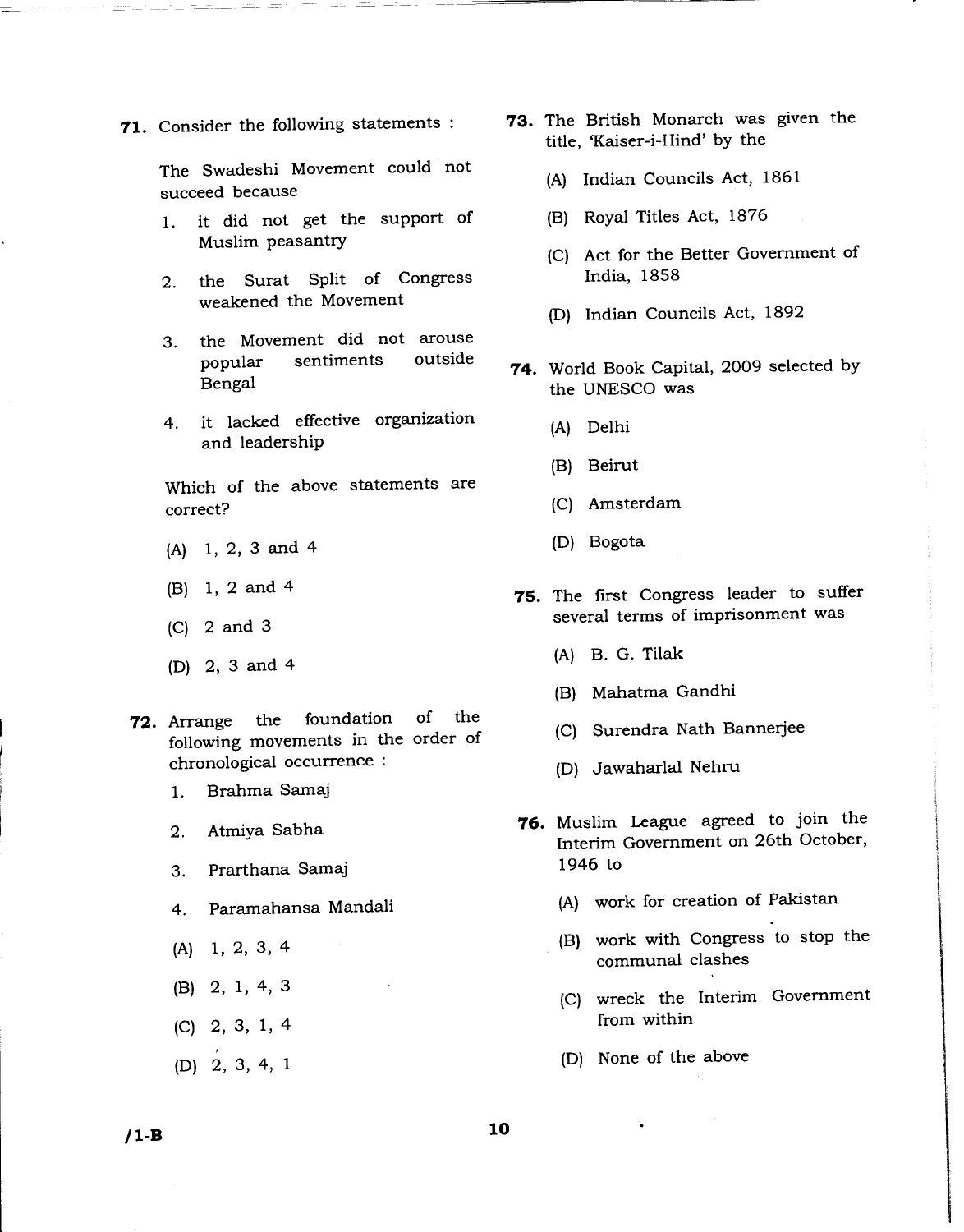- 77. Which of the following statements is not correct regarding the Sadler University Commission?
	- (A) It reviewed the entire field from school education to university education
	- (B) Government of India appointed it to study and report on the problem of Calcutta University
	- (C) For the first time, it included two Indian members
	- (D) It recommended a lO-year school course
- 78. Match the items in List-I with List-II and select the correct answer from the code given below :

 $List-I$ List-II

- 1. Foundation of women's university a. Lord Lansdowne
- 2. Creation of Governorship of Bengal b. Lord Curzon
- 3. Ancient monuments' preservation c. Lord Hardinge II
- 4. Indian Councils Act of 1892 d. Lord Chelmsford
	- Code :

| (A) | 1 | 2 | 3 | 4 |
|-----|---|---|---|---|
|     | b | a | C | d |
| (B) | 1 | 2 | з | 4 |
|     | d | C | a | b |
| (C) | 1 | 2 | 3 | 4 |
|     | C | d | b | a |
| (D) | 1 | 2 | 3 | 4 |
|     | d | C | b | a |

- 79. Devadasi system was abolished by Lord Reading in
	- $(A)$  1925
	- (B) i831
	- $(C)$  1871
	- $(D)$  1919
- 8O. The first Indian woman President of Indian National Congress was
	- (A) Annie Besant
	- (B) Vijayalakshmi Pandit
	- (C) Sarojini Naidu
	- (D) Nellie Sengupta
- 81. Khudai Khidmatgars or Red Shirts, who played an important role in Civil Disobedience Movement, were active in
	- (A) Bengal
	- (B) Bombay Presidency
	- (C) United Provinces
	- (D) North-West Frontier Province
- 82. An effective machinery for meeting famine conditions in India was evolved by
	- (A) Lord Curzon
	- (B) Lord Lytton
	- (C) lord Dufferin
	- (D) Lord Hastings

(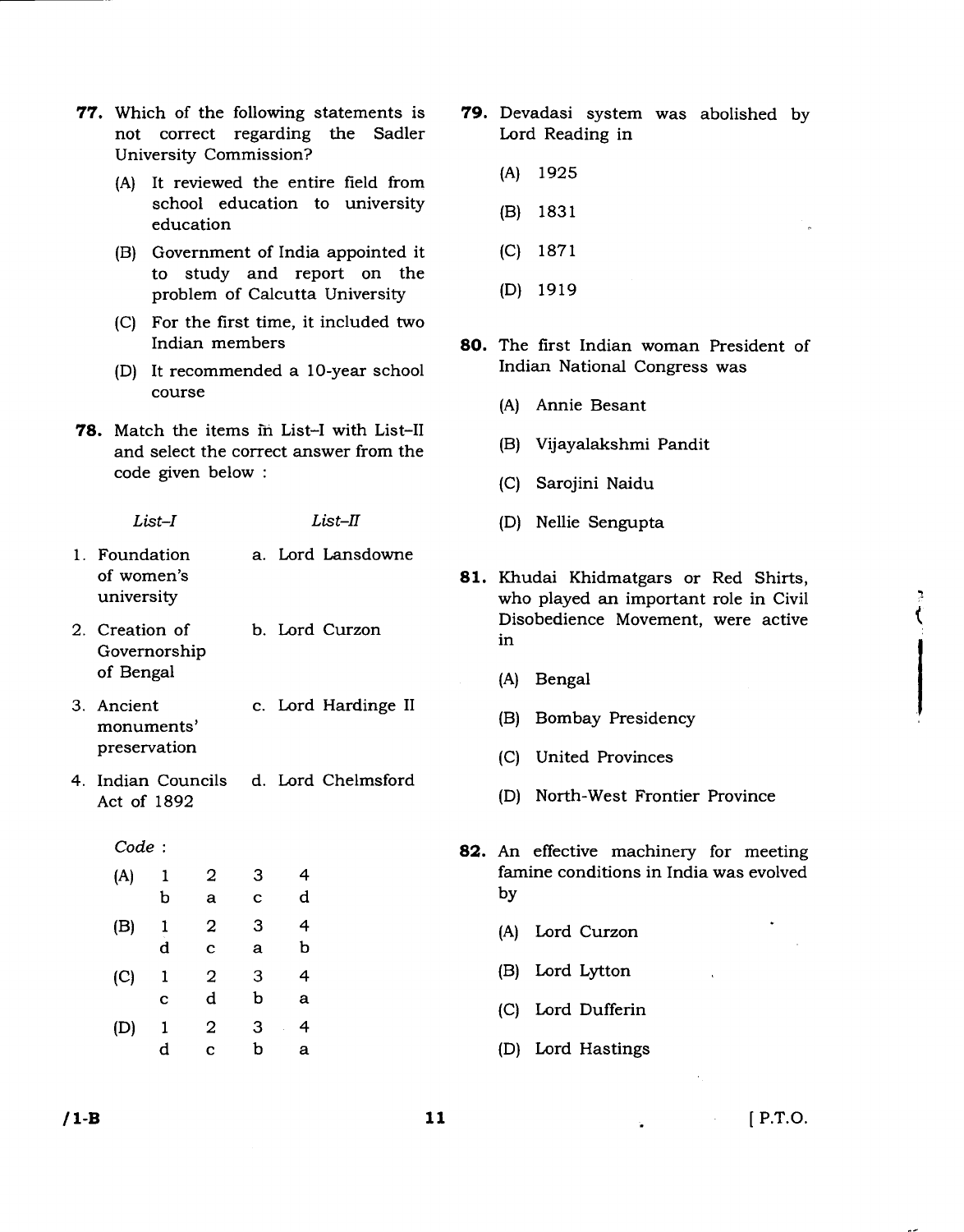- 83. Who is the author of the book, India Wins Freedom?
	- (A) Maulana Azad
	- (B) Jawaharlal Nehru
	- (C) V. D. Savarkar
	- (D) V. A. Smith
- 84. The book, Poverty and Un-British Rule in India was written by
	- (A) M. G. Ranade
	- (B) R. C. Dutt
	- (C) Dadabhai Naoroji
	- (D) None of them
- 85. Which Viceroy offered the setting up of a constitution making body after the Second World War?
	- (A) Lord Wavell
	- (B) Lord Mountbatten
	- (C) Lord Linlithgow
	- (D) Lord Willingdon
- 86. Who was the only British Viceroy killed in India?
	- (A) Lord Curzon
	- (B) Lord Dufferin
	- (C) Lord Ripon
	- (D) Lord Mayo
- 87. Who described the Princely States as 'Sinks of reaction and incompetence'?
	- (A) S. C. Bose
	- (B) Sardar Vallabhbhai Patel
	- (C) Jawaharlal Nehru
	- (D) Lord Mountbatten
- 88. Consider the following statements :

The mutiny of Royal Indian Navy ratings in 1946 was due to

- 1. racial discrimination
- 2. hardships regarding pay and food
- 3. arrest of Sailor B. C. Dutt for writing 'Quit India' on HMS Talwar
- 4. derogatory remarks by English officers

Which of the above statements are correct?

- (A) 1, 2 and 3
- (B) 2, 3 and 4
- (C) 1, 3 and 4
- (D) 1,2, 3 and 4
- 89. Mahatma Gandhi suspended the Non-Cooperation Movement on 12th February, 1922 due to
	- (A) failure of the Movement to capture people's support
	- (B) repression of the British Government
	- (C) killing of policemen by protesters in Chauri-Chaura
	- (D) opposition by leaders like C. R. Das within congress

 $/1-B$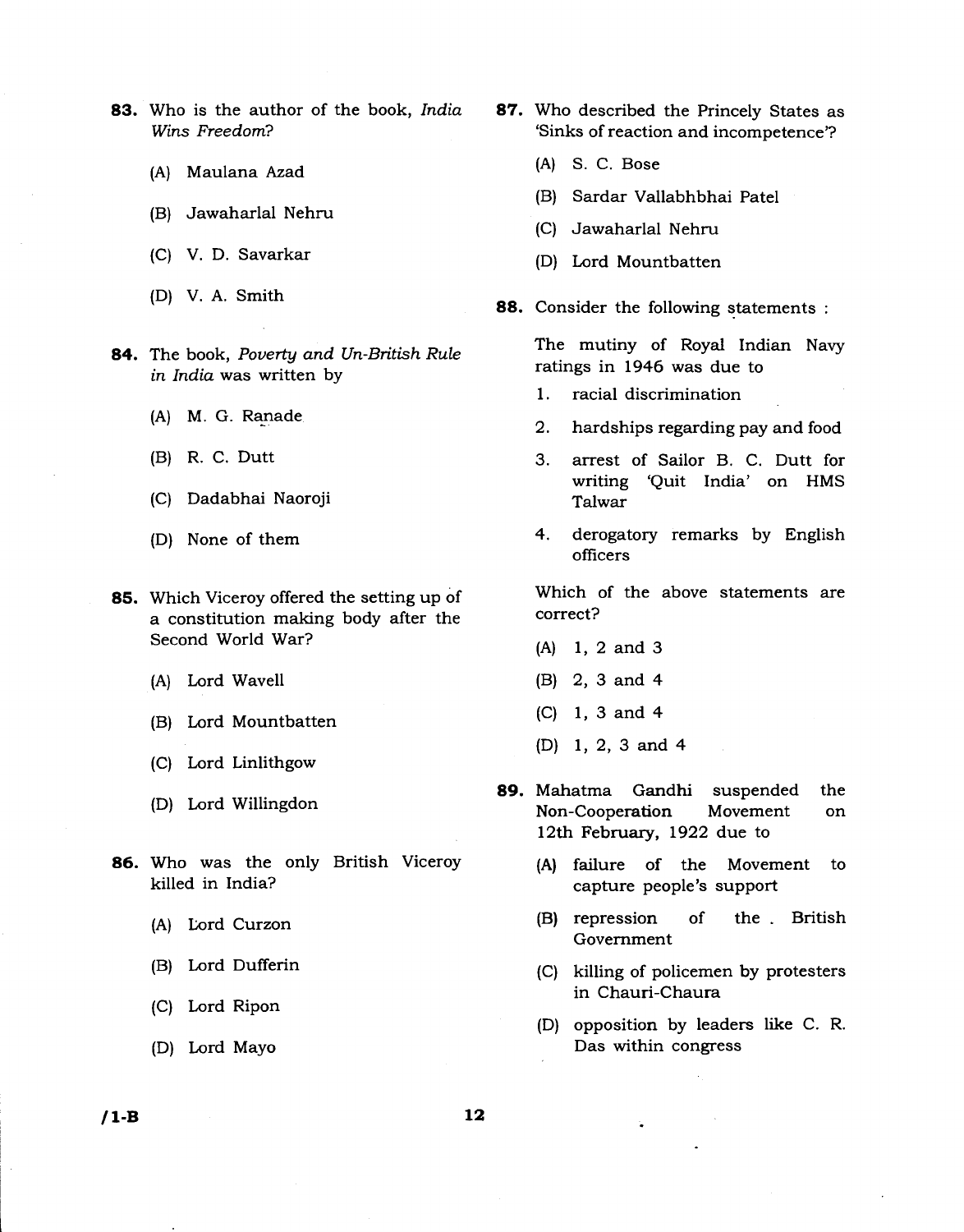- 90. Which event can be said to have marked the entry of Indian women to public space?
	- (A) Non-Cooperation Movement
	- (B) Quit India Movement
	- (C) Swadeshi Movement
	- (D) Civil Disobedience Movement
- 91. The Quit India Resolution was passed on 6th August, 1942 al
	- (A) Wardha
	- (B) Poona
	- (C) Bombay
	- (D) Sabarmati  $\sim$
- 92. Which among the following statements is correct about Satyagraha Movement?
	- (A) It was started by Mahatma Gandhi
	- (B) Its object was to offer peaceful resistance to cruel and unjust causes
	- (C) 6th April, 1919 was observed as Satyagraha Day and there was All India Hartal
	- (D) All the above
- 93. Mahatma Gandhi started 'Satyagraha' for the first time in South Africa in 1906, when
	- (A) the Government brought in new legislation to restrict Indian immigration
	- (B) the Government banned Indians from boarding the trains
	- (C) the Government imposed poll tax on Indians
	- (D) the Government made it compulsory for Indians to have certificates of registration with fingerprints
- 94. Consider the following statements :
	- 1. The first telegraph line was laid between Calcutta and Agra.
	- 2. Dalhousie can be regarded as the Father of Electric Telegraph, in India.

Which of the above statements is/are correct?

- (A) Both 1 and 2 are correct
- (B) Only I is correct
- (C) Only 2 is correct
- (D) Neither 1 nor 2 is correct
- 95. Which legislation recognized trade unions as legal associations?
	- (A) First Factory Act, 1881
	- (B) Second Factory Act, 1891
	- (C) Trade Unions Act, L926
	- (D) Bombay Industrial Disputes Act, 1938
- 96. Who was not a member of the Cabinet Mission Plan?
	- (A) Patrick Lawrence
	- (B) Stafford Cripps
	- (C) Lord Wavell
	- (D) A. V. Alexander
- 97. Who was the Finance Minister in the Interim Government?
	- (A) Jawaharlal Nehru
	- (B) Sardar Vallabhbhai Patel
	- (C) Shanmugam Chetty
	- (D) Liaquat Ali Khan

 $13$  [P.T.O.

t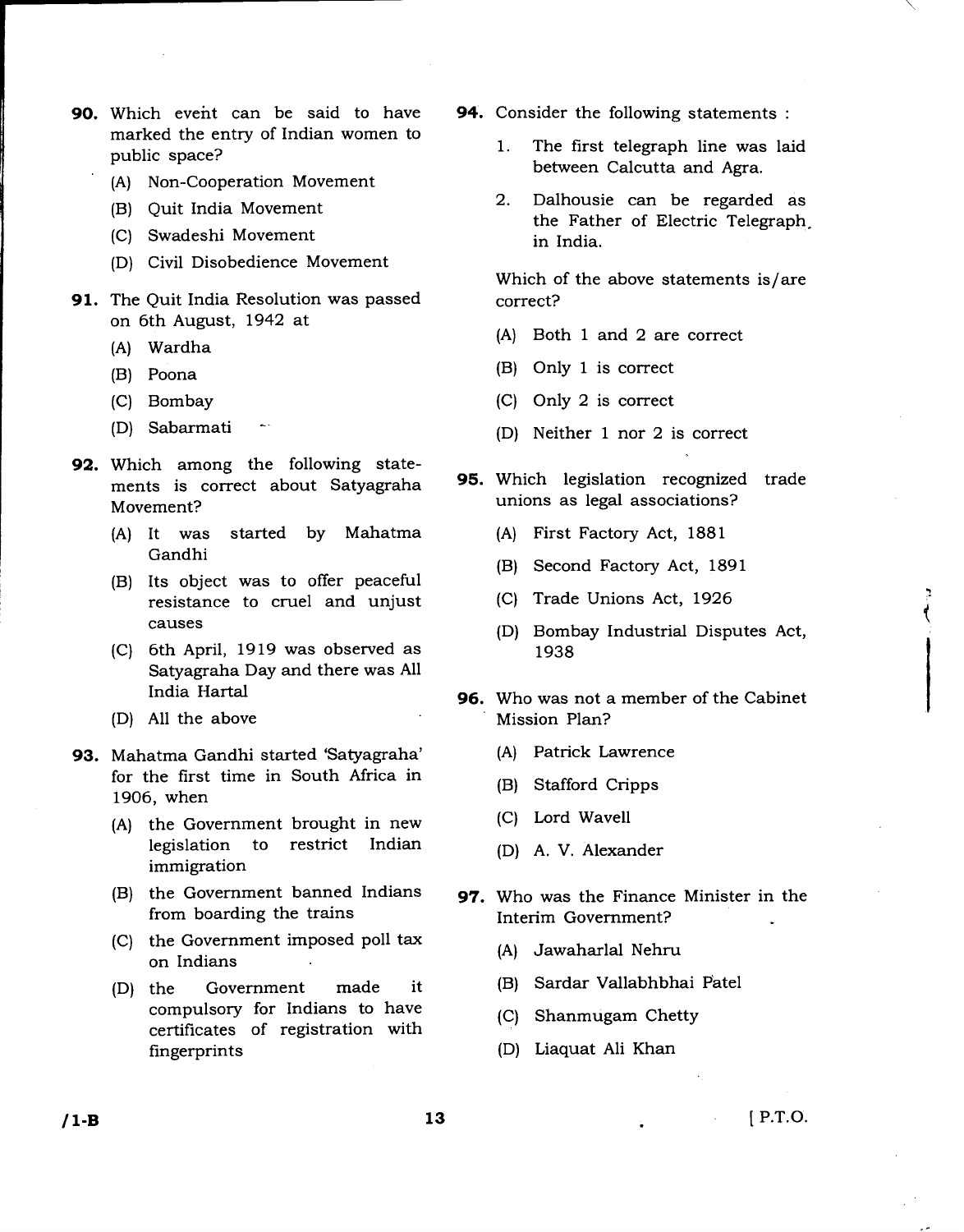98. Match the items in List-I with List-II and select the correct answer from the code given below :

|       | List—I<br>(Leaders) |   |                |   | List—II<br>(Magazines/<br>Newspapers)  |  |
|-------|---------------------|---|----------------|---|----------------------------------------|--|
|       | 1.B.G.Tilak         |   |                |   | a. Indian Opinion                      |  |
|       | 2. M. K. Gandhi     |   |                |   | b. Soma Prakash                        |  |
|       |                     |   |                |   | 3. Dadabhai Naoroji c. <i>Mahratta</i> |  |
| 4.    | Vidyasagar          |   |                |   | Ishwar Chandra d. Rast Goftar          |  |
| Code: |                     |   |                |   |                                        |  |
|       | (A)                 | 1 | 2              | 3 | 4                                      |  |
|       |                     | a | c              | b | d                                      |  |
|       | (B)                 | 1 | 2              | 3 | 4                                      |  |
|       |                     | a | c              | d | b                                      |  |
|       | (C)                 | 1 | $\overline{2}$ | 3 | $\overline{4}$                         |  |
|       |                     | C | a              | d | b                                      |  |
|       | (D)                 | 1 | 2              | 3 | 4                                      |  |
|       |                     | Ċ | a              | b | d                                      |  |
|       |                     |   |                |   |                                        |  |

- 99. Who was the first Indian to become the member of the House of Commons?
	- (A) Dadabhai Naoroji
	- (B) Ashutosh Mukherjee
	- (C) Zia-ud-din Ahmed
	- (D) Sir Syed Ahmed Khan
- 1OO. The slogan, "One religion, one caste and one God for mankind" was coined by
	- (A) Narayana Guru
	- (B) Mahatma Gandhi
	- (C) Periyar E. V. R. Naicker
	- (D) Swami Vivekananda
- 1O1. Who was the only leader to become the President of both Congress and Muslim League?
	- (A) M. A. Jinnah
	- (B) Maulana Azad
	- (C) M. A. Ansari
	- (D) Zia-ud-din Ahmed

For Question Nos. 102 to 114, select your answer from the code given below :

Code :

- (A) Both A and R are true and R is the correct explanation of A
- (B) Both A and R are true but R is not a correct explanation of A
- (C) A is true but R is false
- (D) A is false but R is true

1O2. Assertion (A) :

Mahatma Gandhi wanted to dismantle Congress after Independence.

Reason (R) :

According to Mahatma Gandhi, Congress has become power hungry and cormpt.

1O3. Assertion (A) :

The extremist leadets criticized the moderate policy as 'political mendicancy'.

Reason (R) :

The moderates stood for the maintenance of the British Empire.

 $\sqrt{1-B}$  14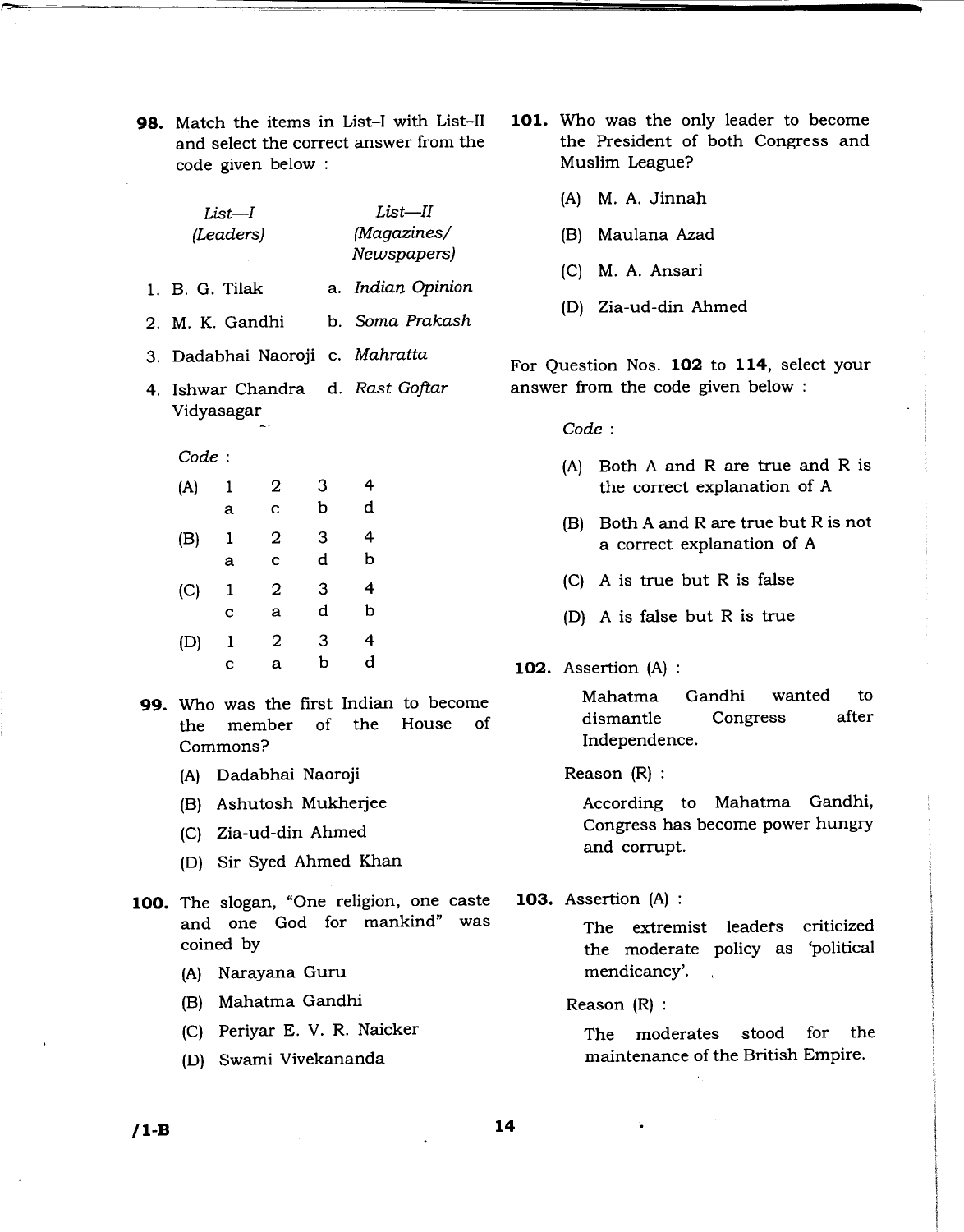#### 1O4. Assertion (A) :

The Bombay plan was propounded in 1944 by a group of industrialists led by J. R. D. Tata.

#### Reason (R) :

They wanted more State initiative in infrastructure development and comprehensive land reforms.

#### 1O5. Assertion (A) :

The Wardha Scheme of Education was centered around the principle of learning through activity.

#### Reason (R) :

It envisaged a seven-year course through the mother tongue.

#### 1O6. Assertion (A) :

Raja Ram Mohan Roy tried at a synthesis of the best in the East and the West in the Indian setting.

#### Reason (R) :

He supported Sanskrit system of education but opposed the caste system.

#### 1O7. Assertion (A) :

Muslim League rejected the Rajagopalachari formula.

#### Reason (R) :

Jinnah wanted only Muslims of the North-West and the East of India to vote in the plebiscite.

#### 1O8. Assertion (A) :

States' peoples' conferences were organized in Hyderabad, Mysore, Deccan States, etc., which Deccan States, etc., which<br>culminated in the organization of All India States Peoples' Conference in 1927 at Bombay.

#### Reason (R) :

The draconian measures of Lord Minto drove the revolutionaries to take shelter in the princely States.

## 1O9. Assertion (A) :

Tilak was readmitted into Congress in 1916 at Lucknow Session.

### Reason (R) :

Gokhale and Ferozeshah Mehta died in 1915.

#### 11O. Assertion (A) :

HSRA was founded in l92g under the leadership of Chandra Shekhar Azad.

Reason (R) :

It wanted to arouse the consciousness among the people of the futility of Gandhian methods.

### 111. Assertion (A) :

Ilbert Bill tried to give equal powers to Indian and European Judges.

Reason (R) :

Later it was amended by which Europeans can demand a trial by jury.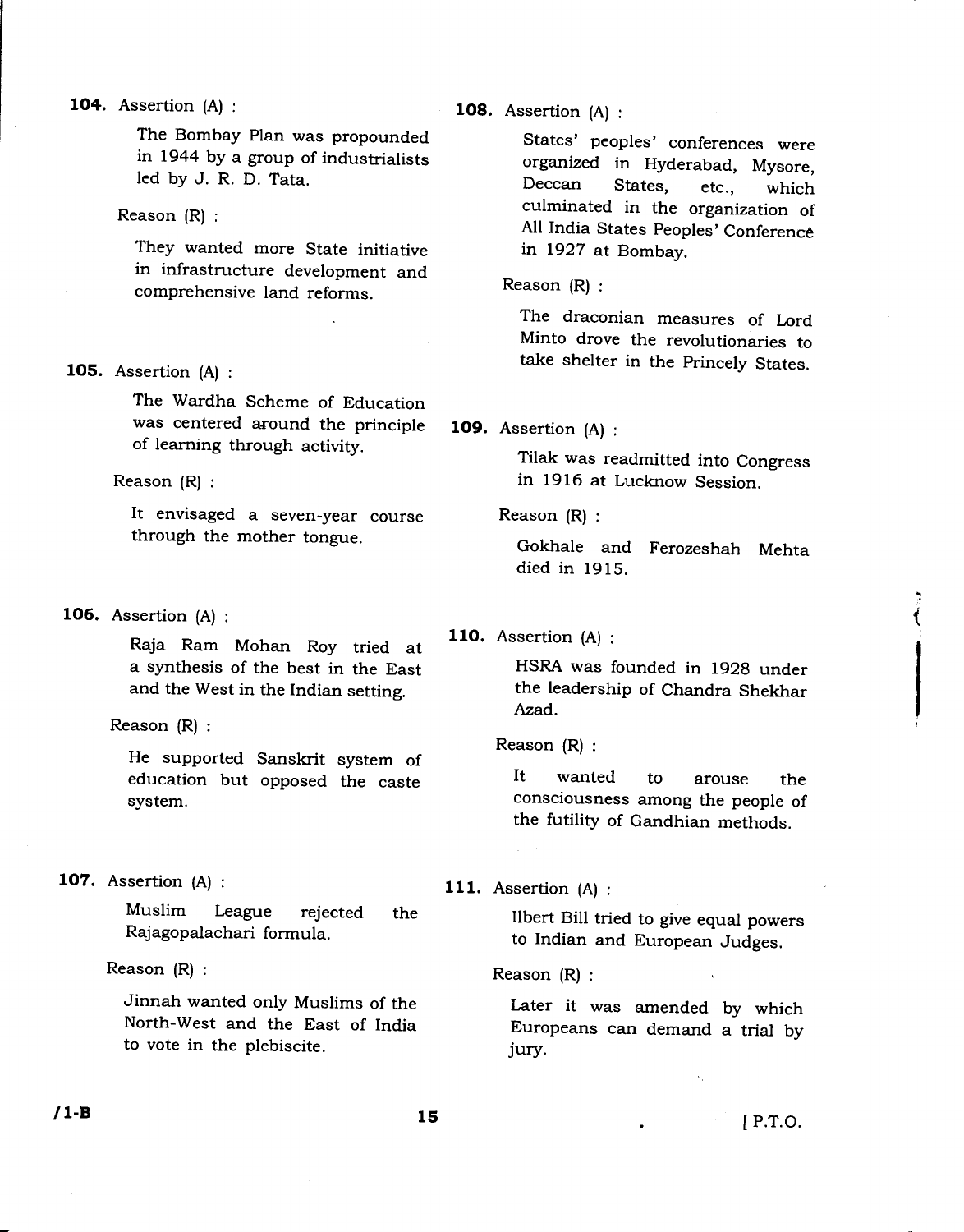Sir Syed Ahmed Khan and Raja Shiv Prasad of Banaras organized the (A) I, 2, 3 and 4 United Indian Patriotic Association.  $(B)$  1, 2 and 3

It was encouraged bY British to  $\frac{1}{2}$  was choosing to  $\frac{1}{2}$  counter Congress propaganda. (D) 1 and 2

The extremists' demand for Swaraj was a complete freedom from (A) Right to Freedom of Religion foreign control and comolete independence. The complete and complete (B) Right to Property

The moderates wanted only self-<br>government within the empire.

114. Assertion (A) : (A) Rahmat Ali

Poona sarvajanik Sabha was (B) Muhammad Iqbal established in 1867. (C) Muhammad Ali Jinnah

It wanted to serve as a bridge

**115.** Consider the following statements :  $(A)$  Krishna, Andhra Pradesh

Dr. Ambedkar founded 'Bahishkrit (B) Krishna, Tamil Nadu Hitkarini Sabha' in 1924 for<br>
(C) Cauvery, Karnataka

- 1. moral and material progress of (D) Cauvery, Tamil Nadu the untouchables
- 
- 3. separate electorate for the untouchables (B) Yellow River
- 4. proportional representation to the (C) Hubei<br>
untouchables (D) Yangtze untouchables

**112.** Assertion  $(A)$  :  $(B)$  is  $(A)$  is  $B \cup B$  in  $B \cup B$  in  $C$  is  $A \cup B$  in  $C$  in  $A \cup B$  in  $C$  is  $A \cup B$  in  $C$  is  $A \cup B$  in  $C$  is  $A \cup B$  in  $C$  is  $A \cup B$  in  $C$  is  $A \cup B$  in  $C$  is  $A \cup B$  in  $C$  is  $A \cup B$  in  $C$  is

- 
- 
- Reason  $(R)$ :  $(C)$  1, 2 and 4
	-
- 116. Which of the following provisions was 113. Assertion (A) :<br>
113. Assertion (A) :<br>
113. Assertion (A) :<br>
11. Superior in the Constitution of India?
	-
	-
	- Reason (R) : (C) Right to Equality
		-
		- 117. The word 'Pakistan' was coined by
			-
			-
			-
	- Reason (R) : (D) Sir Syed Ahmed Khan
		- between government and Congress. 118. Gangavaram Port that became operational recently is located on which river and in which State?
			-
			-
			-
			-
	- 2. civil rights of the untouchables 119. Three Gorges Dam, world's largest to enter Hindu temples for the HEP, is located on which river? HEP, is located on which river?
		- (A) Hwang Ho
		-
		-
		-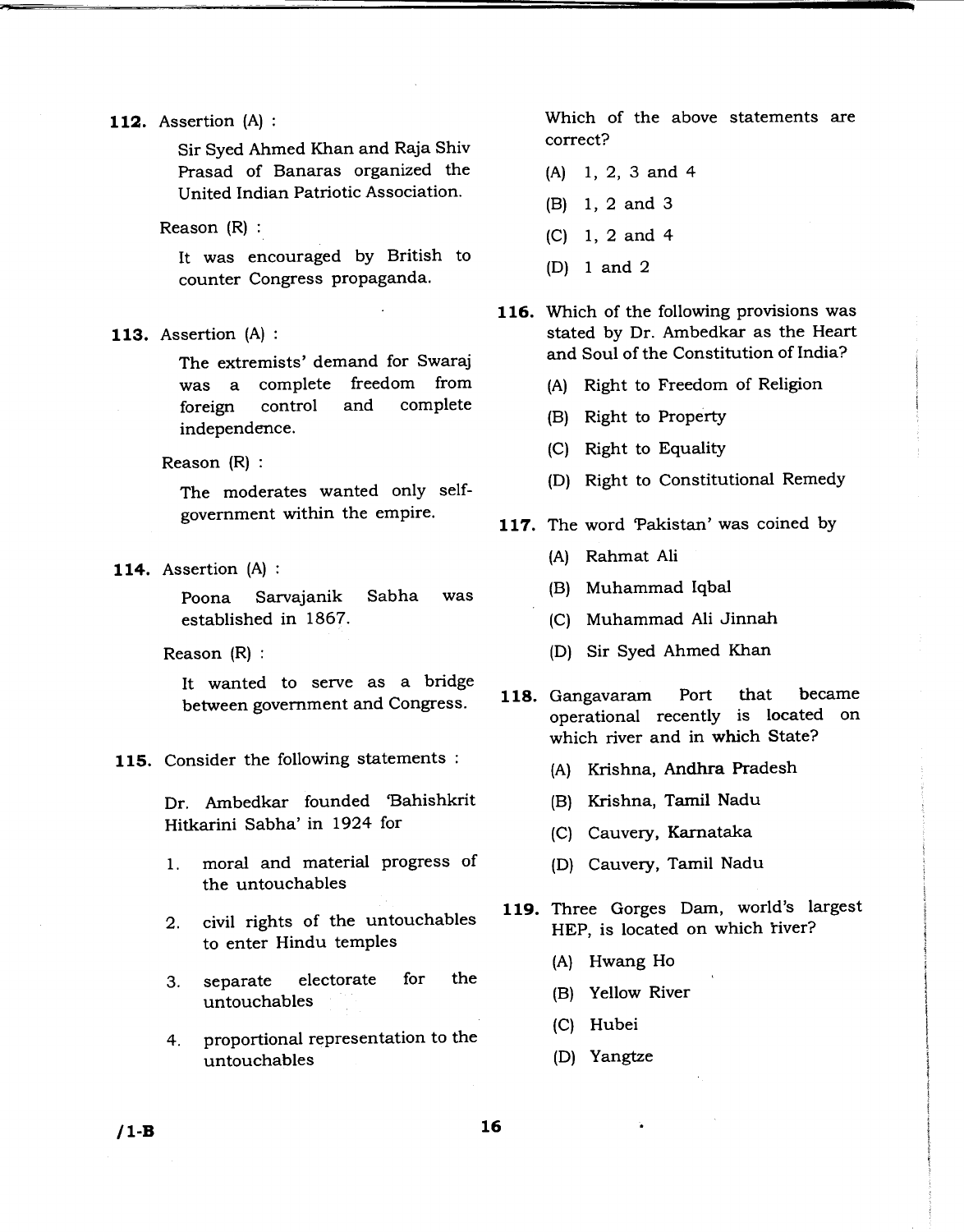- 120. Match the items in List-I with List-II 122. The variability of rainfall is very high and select the correct answer from the in the State of and select the correct answer from the code given below :
- (A) Rajasthan 2. Magnetosphere  $List-H$ a. Space surrounding the earth or any celestial body b. The earth's atmosphere about 400 km above the earth surface 3. Photosphere c. The earth's atmo- - sphere about 11 km above the earth's surface 4. Stratosphere d. Visible portion of the sun Code : 4 c  $(C) 1$ d 3 c 121. A coral island with central lake is known as (A) Atoll (B) Corallite (C) Lagoon (D) Coral reef (B) Jammu and Kashmir (C) Gujarat (D) Maharashtra 123. Merino sheep are found more in which continent? (A) North America (B) Africa (C) Europe (D) Australia 124. Epicentre is (A) the place of occurrence of the earthquake (B) the place on the surface of the earth which is exactly below the focus of the earthquake (C) the point on the surface of the earth in which ends the imaginary line segment drawn, the focus of the earthquake as its starting point (D) None of the above 125. The ports of India, which are connected by NH-S, are (A) Chennai, Yizag, Kolkata (B) Yizag, Kolkata, Paradwip (C) Paradwip, Yizag, Chennai (D) Yizag, Yanam, Paradwip List-I 1. Exosphere I a (A) (B) 4 d 3 c 2 b 3 d 2 a 1 b 3 b (D) <sup>1</sup> b 2 a 2 d 4 c 4 a

17 **let 17 let 18 let 18 let 18 let 18 let 18 let 18 let 18 let 18 let 18 let 18 let 18 let 18 let 18 let 18 let 18 let 18 let 18 let 18 let 18 let 18 let 18 let 18 let 18 le** 

i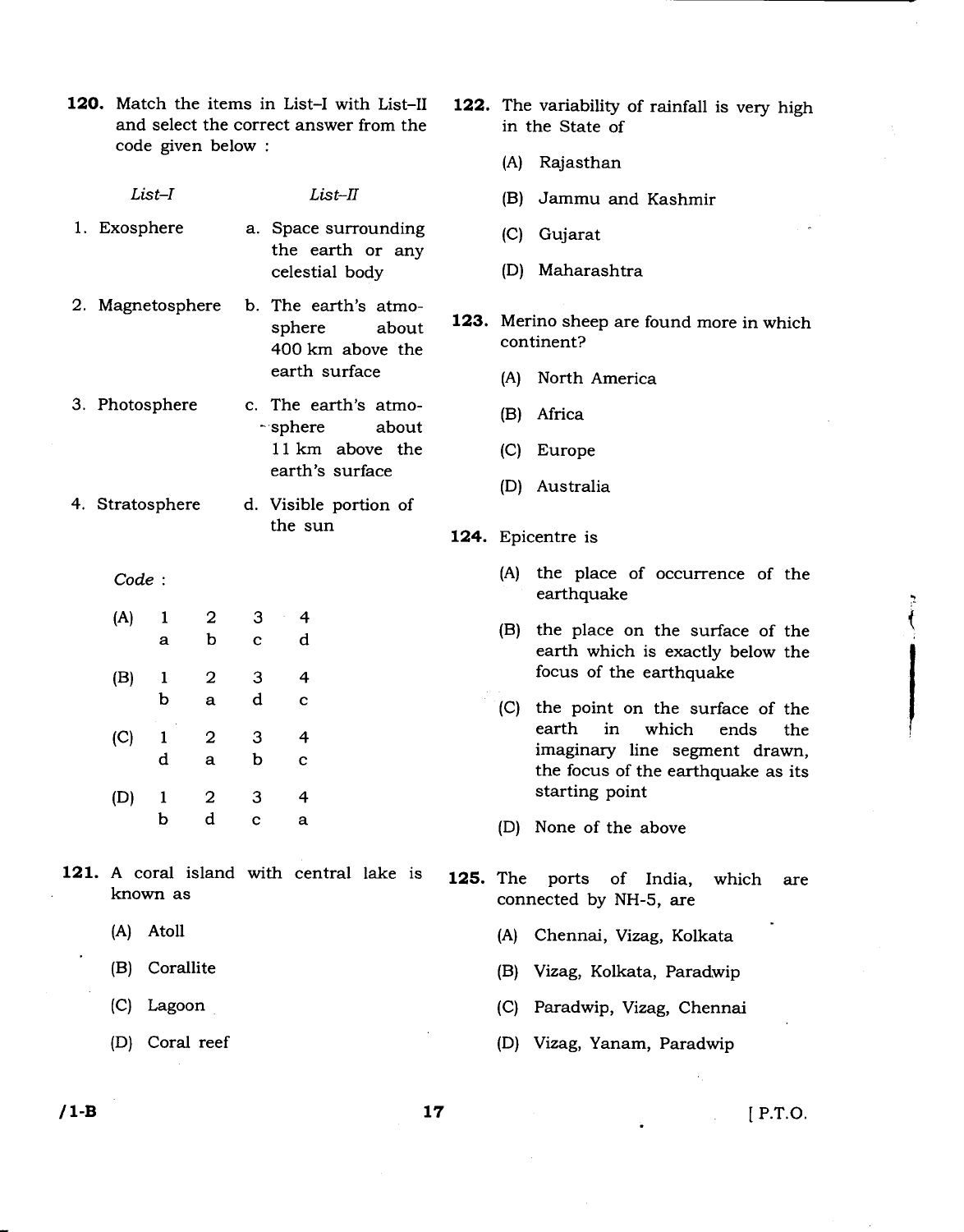126. Match the items in List-I with List-II 128. As we go from the Equator to the and select the correct answer from the Poles, the value of  $g$ code given below :

| List–I       |                   |                                        | List–∏            |                             |  |
|--------------|-------------------|----------------------------------------|-------------------|-----------------------------|--|
| 1. Mica      |                   |                                        |                   | a. Rajasthan                |  |
|              | 2. Copper         |                                        |                   | b. Bihar                    |  |
|              | 3. Manganese      |                                        |                   | c. Uttar Pradesh            |  |
| 4. Saltpetre |                   |                                        |                   | d. Orissa                   |  |
| Code:        |                   |                                        |                   |                             |  |
| (A)          | 1<br>a            | $\boldsymbol{2}$<br>b                  | 3<br>$\mathbf{c}$ | 4<br>d                      |  |
| (B)          | $\mathbf 1$<br>a  | $\overline{\mathbf{c}}$<br>$\mathbf c$ | 3<br>b            | $\overline{4}$<br>${\bf d}$ |  |
| (C)          | $\mathbf{1}$<br>b | 2<br>a                                 | 3<br>d            | 4<br>$\mathbf c$            |  |
| (D)          | $\mathbf{1}$<br>d | 2<br>a                                 | 3<br>b            | 4<br>Ċ                      |  |

- 127. It is difficult to move a cycle along the ground with brakes on because 131. Proof that the Deccan was a part of
	- rolling friction **America** lies in the
	- (B) rolling friction is higher than (A) similarity in relief features sliding friction (B) occurrence of ores
	-
	- road in the contract of the valleys
- - (A) remains the same
	- (B) decreases
	- $|C|$  increases
- (D) decreases up to a latitude of  $45^\circ$ desh and then increases

129. Halos are seen around the sun and the moon through a/an - cloud.

- (A) altocumulus
- (B) cirrostratus
- (C) cumulonimbus
- (D) stratocumulus
- 130. On which river and in which State are the Marble Falls situated?
	- (A) Narmada in Maharashtra
	- (B) Narmada in Madhya Pradesh<br>(C) Alakananda in Uttar Pradesh
	-
	- (D) Sharavati in Karnataka
- the Gondwanaland of ancient times (A) sliding friction is more than now broken up into Africa and South
	-
	-
- (c) sliding friction opposes motion on (c) similarity in the common shall g include of layers of rock formed road at the same time
- (D) rolling friction opposes motion on (D) presence of fault line and rift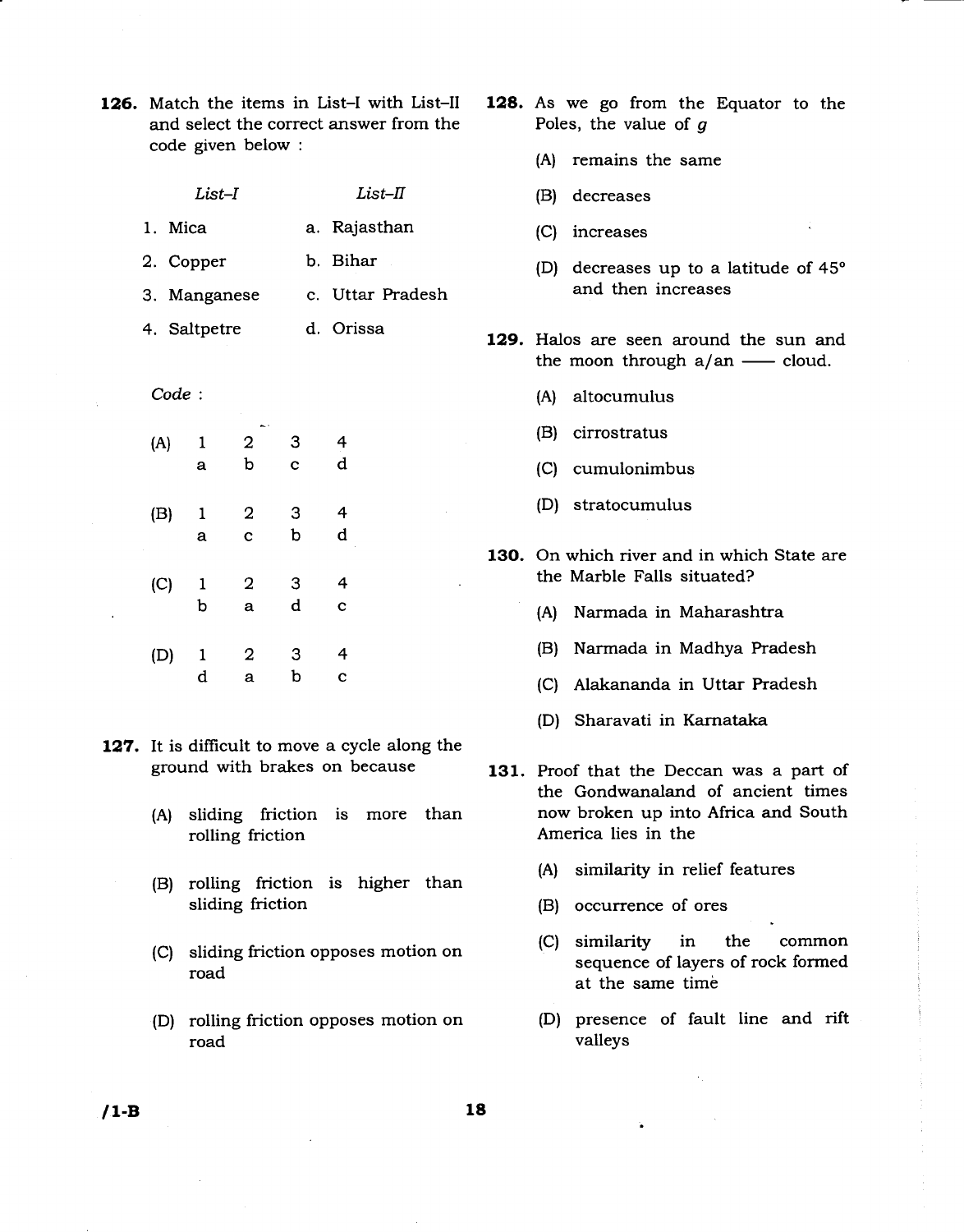- 132. Consider the following statements :
	- 1. The largest number of inhabited villages is in the State of Rajasthan.
	- 2. The maximum number of million plus cities is in the State of Maharashtra.

Which of the above statements is/are correct?

- (A) Only 1 is correct
- (B) Only 2 is correct
- (C) Both 1 and 2 are correct
- (D) Neither 1 nor 2 is correct
- 133. Consider the following statements :
	- 1. The Barak River, the headstream of Meghna, arises in the hills in Manipur.
	- 2. Krishna has the largest river basin in Peninsular India.

Which of the above statements is/are correct?

- (A) Both 1 and 2 are correct
- (B) Neither 1 nor 2 is correct
- (C) Only 1 is correct
- (D) Only 2 is correct
- 134. Consider the following statements :
	- 1. The 'Project Tiger' was launched in 1975 to check the dwindling population of tigers in India.
	- 2. Pavo cristatus is the National Bird of India.
	- 3. Nelumbo nucifera Gaertn is the National Flower of India.

Which of the above statements are correct?

- (A) 1 and 2 are correct
- (B) 1 and 3 are correct
- (C) 2 and 3 are correct
- (D) All the above are correct
- 135. Canal irrigation in India is widely found at
	- (A) Deccan Plateau
	- (B) Indo-Gangetic Plain
	- (C) East Coast Plain
	- (D) Siwalik Hills
- 136. Sitapura industrial area is situated in the outskirts of which city?
	- (A) Ahmadabad
	- (B) Jaipur
	- (C) Kanpur
	- (D) Nasik
- 137. Which place receives the maximum solar energy in December?
	- (A) Cairo
	- (B) Delhi
	- (C) Buenos Aires
	- (D) Chennai
- 138. The Ganga River Basin Authority is headed by the
	- (A) Prime Minister
	- (B) Union Water Resources Minister
	- (C) Water Resources Secretary
	- (D) Cabinet Secretary

 $\blacksquare$  19  $\blacksquare$  [P.T.O.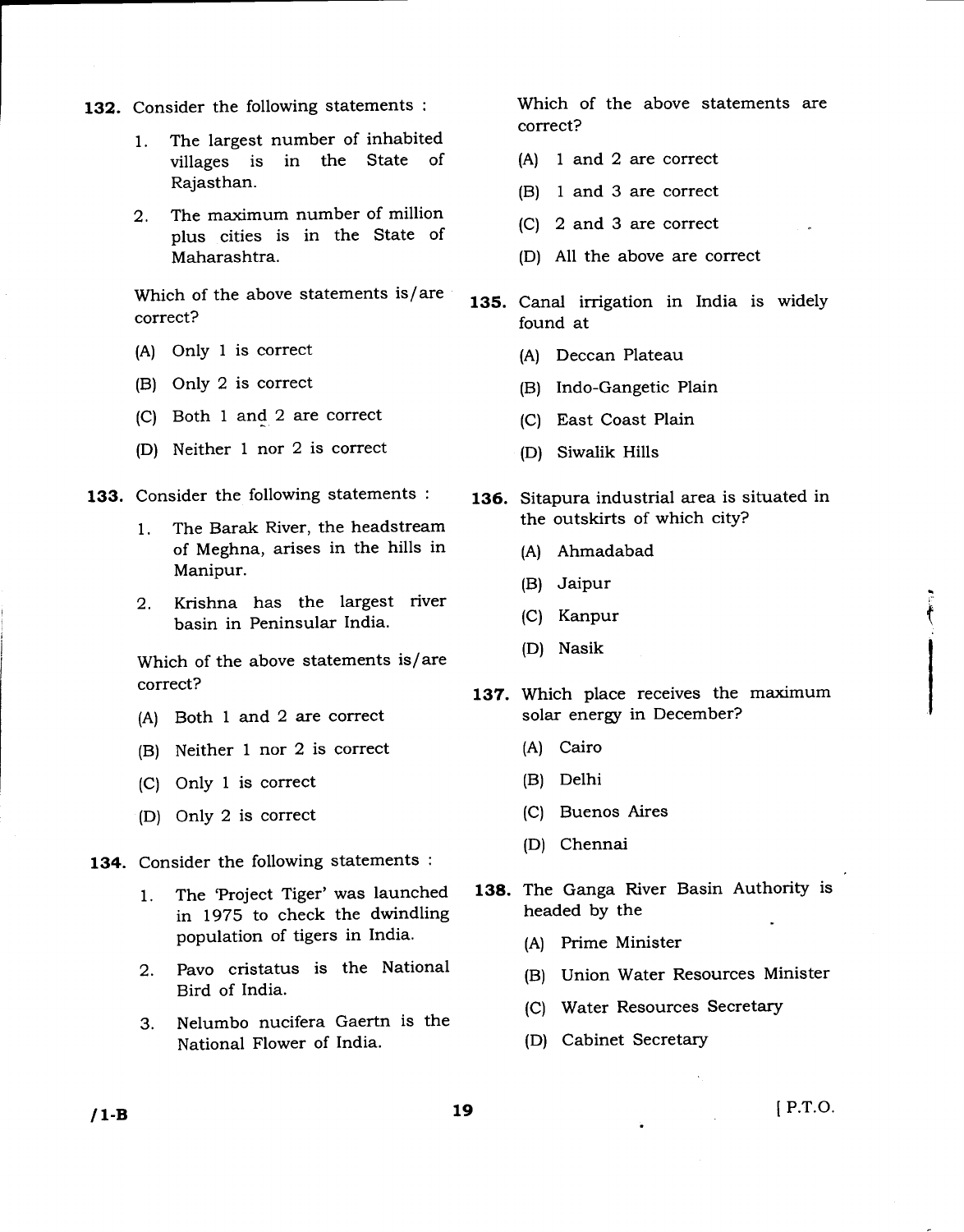139. The 'Project Snow Leopard' does not 143. India's first ever sea bridge has been<br>cover which State?<br>constructed at cover which State? (A) Jammu and Kashmir (A) Goa

- 
- (B) Himachal Pradesh (B) Mumbai
- 
- (D) Arunachal Pradesh
- 14O. How many railway zones are there in  $India?$  (A)  $8^{\circ}4'$ 
	- (A) 15 (B)  $7^{\circ}4'$
	- (B) 16
	- (c) 14
	-
- 141. The deepest location on the earth  $1.$  Bhadravati Steel surface on record is about  $11034$  km beneath the sea level. It is located in
	- (A) Izu-Ogasawara Trench
	- (B) Yap Trench
	- (C) Mid-oceanic Ridge
	- (D) Mariana Trench
- 142. L'Aguila is located in which country?
	- (A) Egrpt
	- (B) Italy
	- (C) Spain
	- (D) Germany
- -
	-
	- (C) Calicut
- lC) Assam (D) Chennai
	- 144. Which parallel of latitude touches the southernmost tip of Indian territory?
		-
		-
		- $(C) 10^94'$
		- $(D)$   $9^{\circ}4'$
- 145. Which of the following pairs are  $(D)$  12 wrong?
	- Not located near coal deposit
	- plant 2. First modern steel : Burnpur
	- 3. Bokaro and Bhilai German Steel Plants collaboration
	- 4. Durgapur Steel Plant British collaboration

Select the correct answer from the code given below :

Code :

- (A) I and 2
- (B)  $2, 3$  and 4
- (C) 1, 2 and 3
- (D) 2 and 3

 $/1-B$  20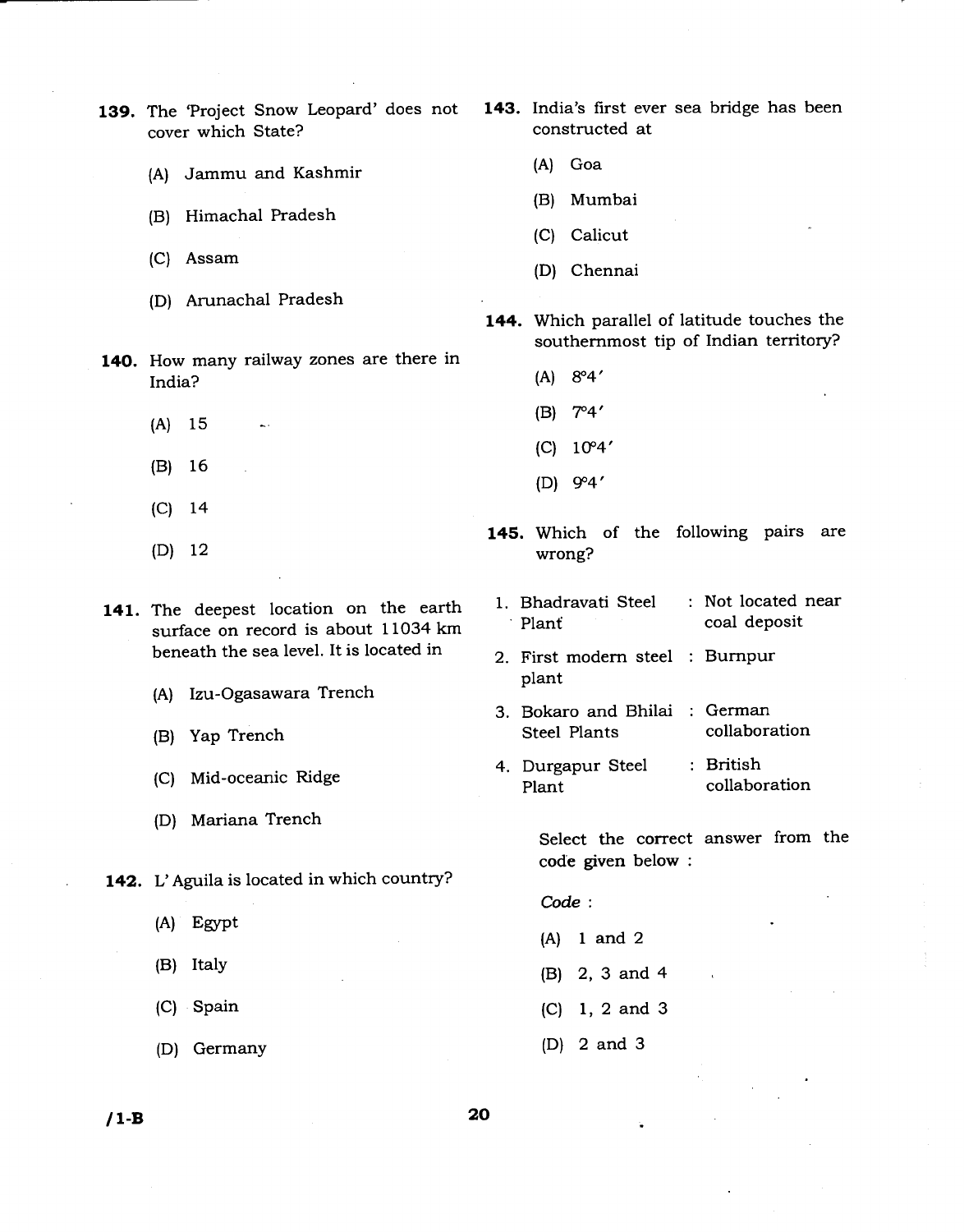$1 - B$  (P.T.O.)

- 149. The alloy used in making heating elements for electric heating devices is **153.** Balloons are filled with (A) solder (A) helium (B) alloy steel (B) oxygen (A) carbon (B) silicon (C) hydrogen (D) aluminum (C) nichrome (A) Ordinary water (B) Seawater (C) Boiled water (D) Distilled water (C) nitrogen
- 148. The element present in the largest 152. Which of the following is the best amount in rocks and minerals is conductor of electricity?
	-
- 

(D) German silver

(C) calcite

- (D) galena
- 
- 
- (A) bauxite (B) calamine
- 147. The most important ore of aluminum 151. Air is  $a/an$ is
- 
- (A) Mercury (A) copper, silver and nickel
- 146. Which of the following is the lightest 150. German silver is an alloy of metal?
	-
	- (B) Silver (B) silver, copper and aluminum
	- (C) Lithium (C) zinc, copper and nickel
	- (D) Lead (D) silver, zinc and nickel
		- - (A) compound
			- (B) element
			- (C) mixture
			- (D) electrolyte
		-

(D) argon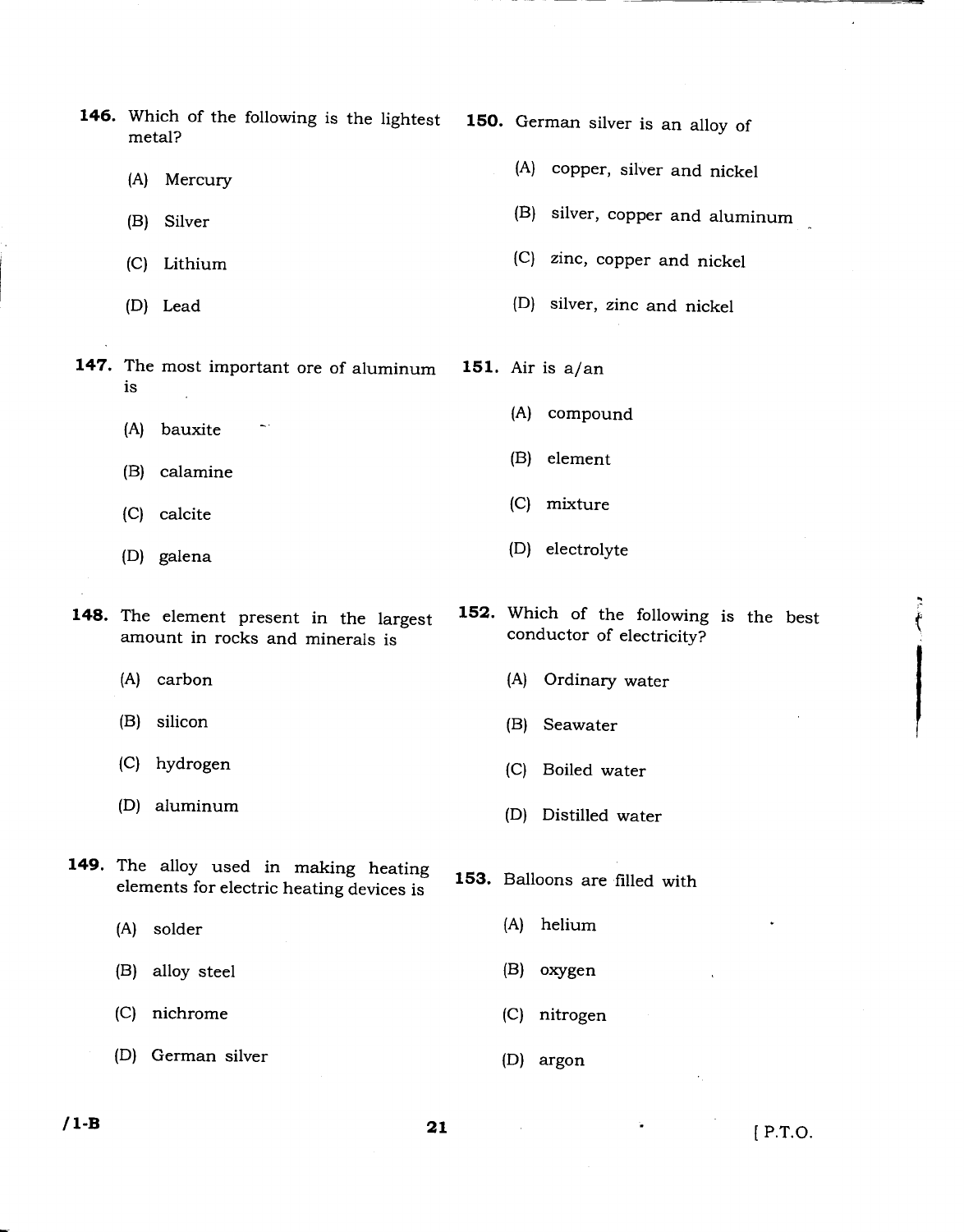1S4. The charcoal used to decolorize raw 158. The element common to all acids is sugar is (A) oxygen (A) animal charcoal (B) hydrogen (B) sugar charcoal (c) cocoanut charcoal (c) nitrogen (D) wood charcoal (D) sulphur 155. The most abundant metal in the 159. Gobar gas contains mainly earth's crust is (A) methane (A) zinc (B) copper (C) aluminum (D) iron 156. The gas used to extinguish fire is 160. The most malleable metal is (A) neon (A) silver (B) nitrogen (B) gold (B) carbon dioxide (C) butane (D) carbon monoxide (C) aluminum (D) sodium (C) carbon dioxide (D) carbon monoxide 157. In which of the following activities is 161. Tetraethyl lead is used as silicon carbide used? (A) Making cement and glass (A) mosquito repellent (B) Disinfecting water and ponds (B) painkiller (C) Making casts for statues (C) fire extinguisher (D) Cutting very hard substances (D) petrol additive

 $/1-B$  22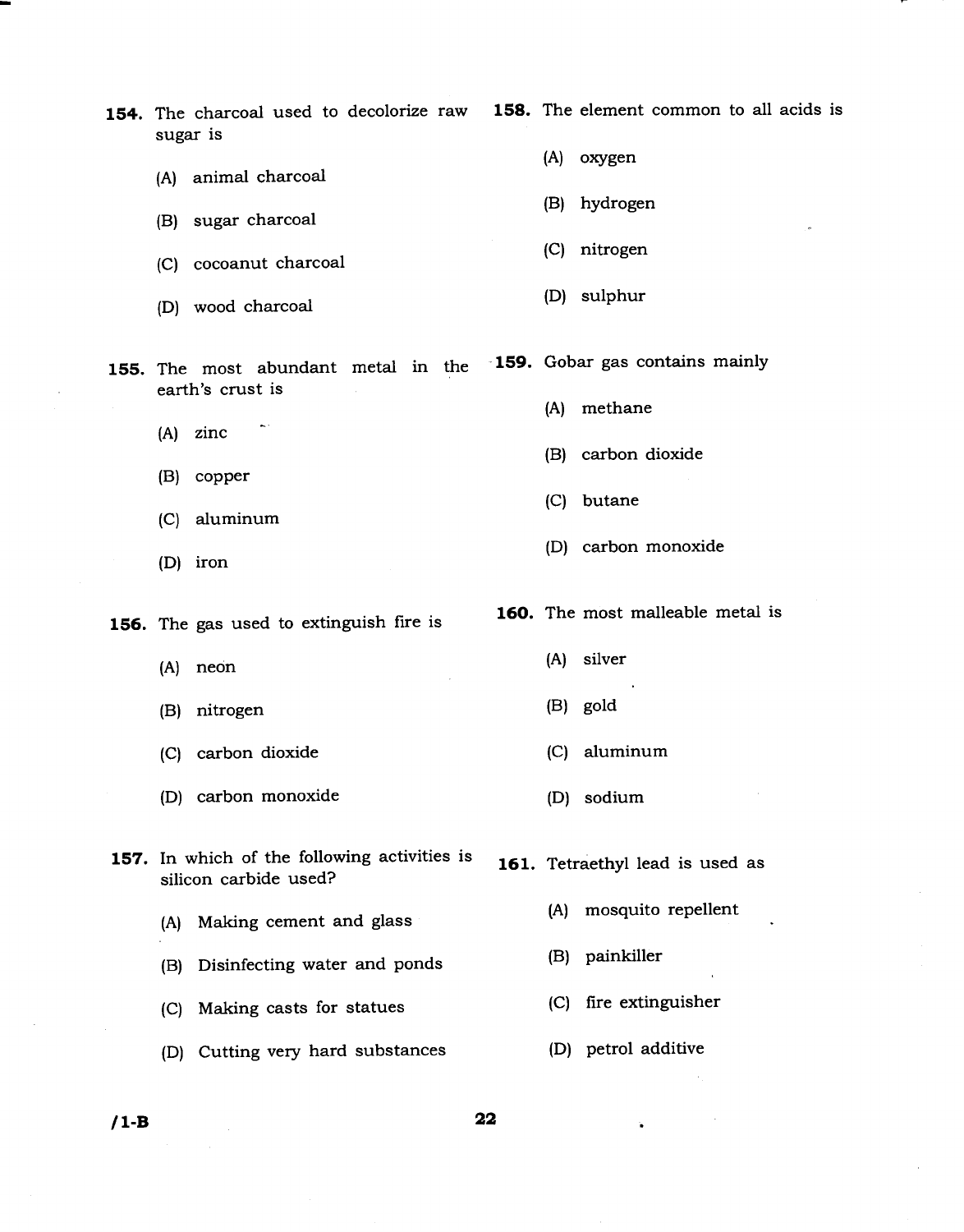162. Which of the following is used in beauty parlors for hair setting?

- (A) Phosphorus
- (B) Sulphur
- (C) Chlorine
- (D) Silicon
- **163.** Which of the following is a non-metal that remains liquid in room temperature?
	- (A) Bromine
	- (B) Chlorine
	- (C) Helium
	- (D) Phosphorus
- 164. From which mineral obtained? is radium
	- (A) Limestone
	- (B) Haematite
	- (C) Pitchblende
	- (D) Rutile

165. What is laughing gas?

- (A) Carbon dioxide
- (B) Sulphur dioxide
- (C) Nitrogen dioxide
- (D) Nitrous oxide
- 166. Which of the following is used as a material for making protective windows in space probes?
	- (A) Steel
	- (B) Graphite
	- (C) Tungsten
	- (D) Diamond
- 167. Which form of phosphorus is used in safety metals?
	- (A) Red phosphorus
	- (B) White phosphorus
	- (C) Yellow phosphorus
	- (D) Black phosphorus
- 168. Which of the following pairs is not correctly matched?
	- (A) Galena : Lead sulphide
	- (B) Green vitriol : Copper sulphate
	- (C) Plaster of Paris :<br>Calcium sulphate
	- (D) Calomel : Mercurous chloride
- 169. Which one of the following metals forms an amalgam with other metals?
	- (A) Lead
	- (B) Tin
	- (C) Zinc
	- (D) Mercury

 $1 - B$  [P.T.O.

त<br>पु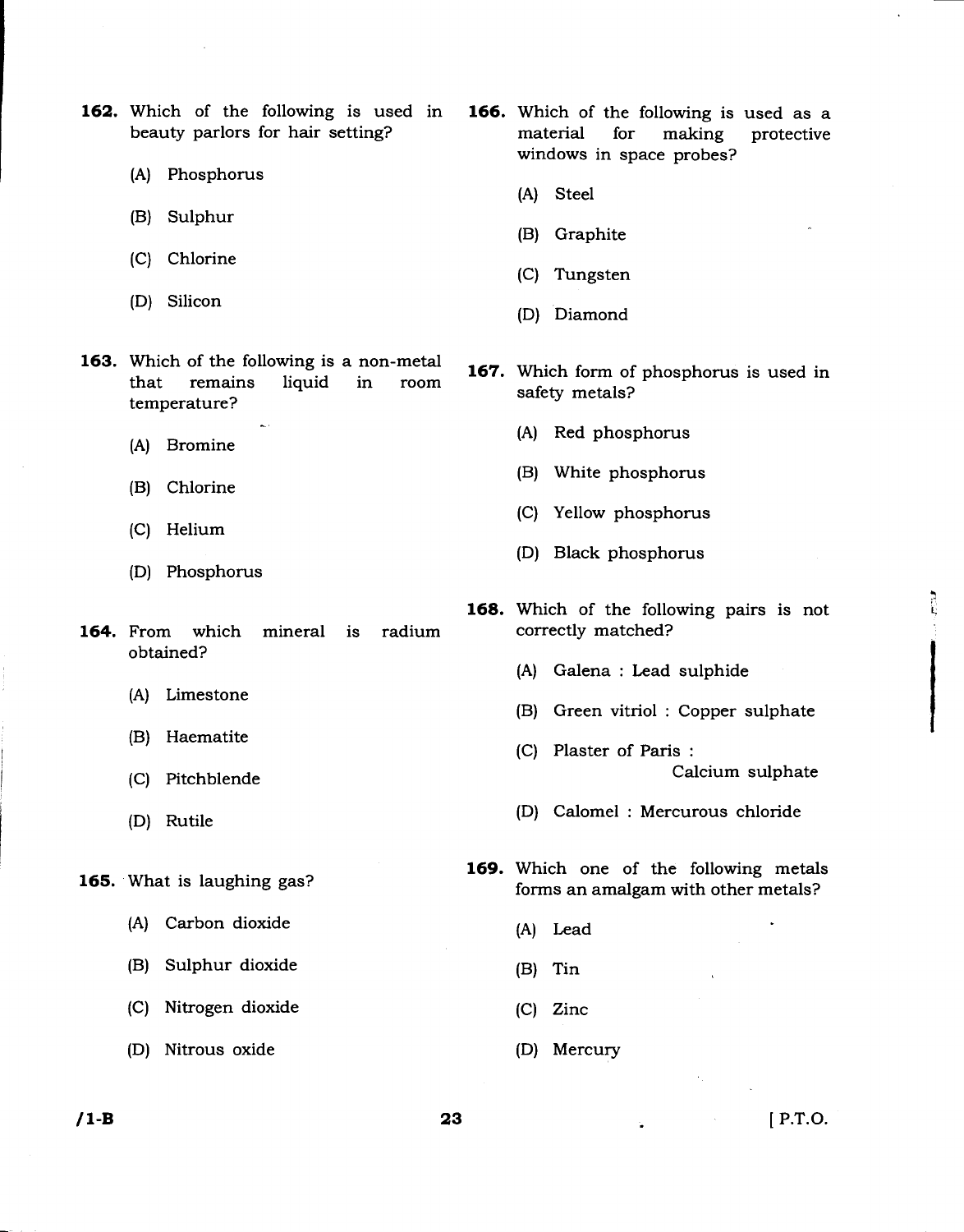**170.** The type of glass used in making  $174.0009 \div ? = 0.01$ lenses and prisms is

Ł

- (A) soft glass (B) pyrex glass (C) jena glass  $(A)$  9  $(B) 0.9$  $(C) 0.09$
- 171. If Rs 1,000 is invested at  $12\%$  interest and the interest is compounded halfyearly, what will be the total amount . at the end of one year?
	- (A) Rs 1,120'00

(D) flint glass

- (B) Rs 1,123.60
- (C) Rs 1,126'20
- (D) Rs 1,134'40
- 172. The smallest integer by which 3750 should be divided so that the quotient is a perfect square number is
	- $(A)$  2
	- (B) 3
	- (c) s
	- (D) 6
- **173.** Three numbers are in the ratio  $1:2:3$ and their HCF is 12. The numbers are
	- (A) 12, 24, 36
	- (B) 10, 20, 30
	- (c) 5, 10, 15
	- (D) 4, g, 12

(D) 3s

175. A man distributed Rs 100 equally

among his friends. If there had been 5 more friends, each would have received one rupee less. How many

 $\sim 10$ 

- 176. The least number of 4 digits which is a perfect square is
	- (A) 1000

(D) 0.0009

friends had he?

(A) 20

(B) 2s

(c) 30

- (B) 1016
- (c) 1036
- $(D)$  1024
- 177. The average weight of 29 students is 28 kg. By the admission of a new student, the average weight is reduced to 27.8 kg. The weight of the new student is
	- (A) 22 kg
	- (B)  $21·6$  kg
	- (c) 22'4 kg
	- (D)  $21 \text{ kg}$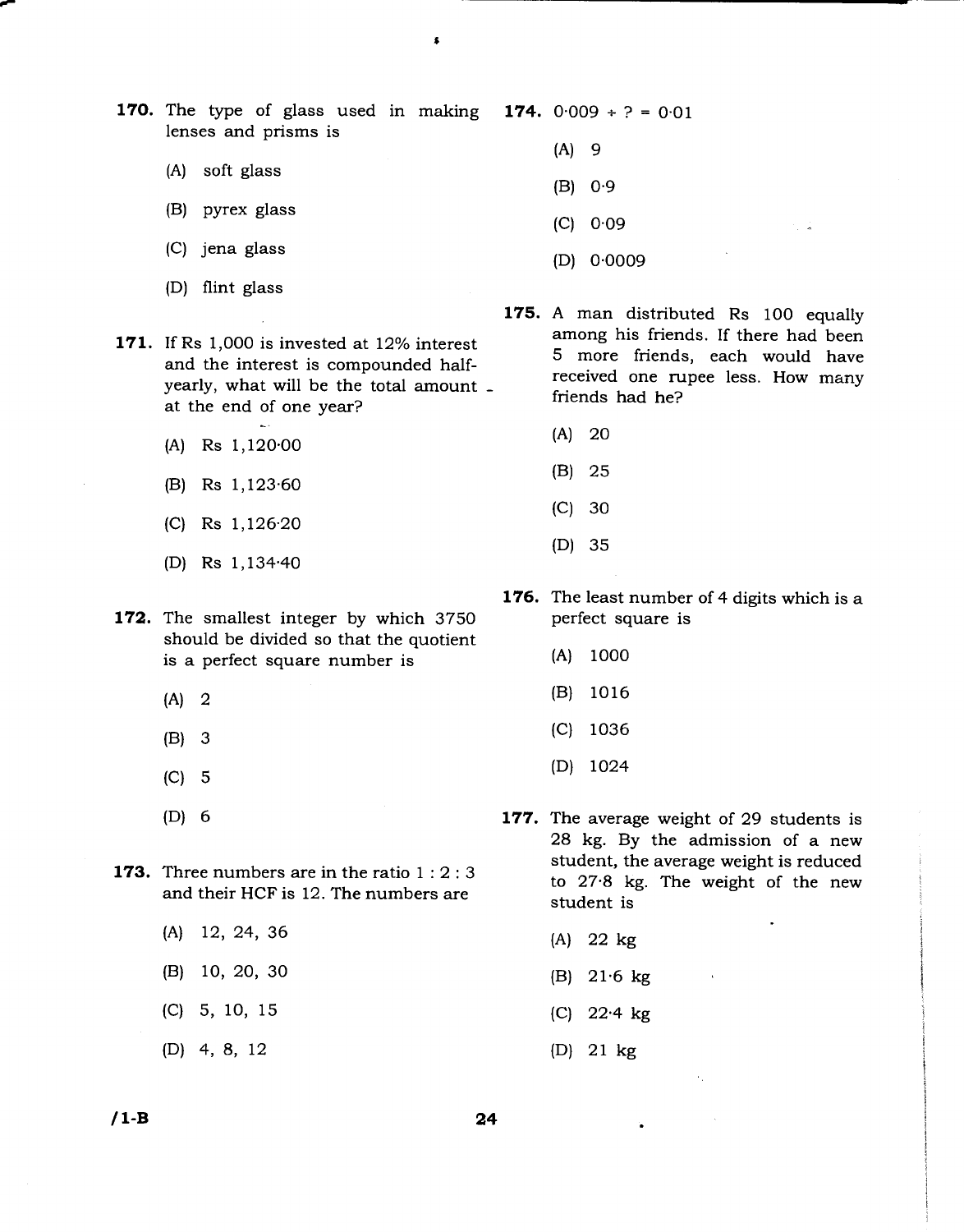- 178. One year ago, a father was four times as old as his son. In 6 years time, his age exceeds twice his son's age by 9 years. The ratio of their present ages is
	- (A) 9:2
	- (B) 11 :3
	- (c) 12:5
	- (D) 13:4
- 179. In an examination, BO% of the students passed in English, 85% in Mathematics and 75% in both English and Mathematics. If 40 students failed in both the subjects, the total number of students is
	- (A) 2oo
	- (B) 400
	- (c) 600
	- (D) 800
- 180. There would be 10% loss if a toy is sold at Rs 10.80. At what price should it be sold to earn a profit of 20%?
	- (A) Rs 12.00
	- (B) Rs 12.96
	- (c) Rs 14.40
	- (D) None of the above
- 181. The total sales for a business in a certain year were Rs 1,50,000. What were the sales in June, if June sales were half the monthly average?
	- (A) Rs 6,250
	- (B) Rs 48,000
	- (C) Rs 12,500
	- (D) Rs 15,000
- 182. A wheel rotates 10 times every minute<br>and moves 20 cm during each rotation. How many centimetres does the wheel move in one hour?
	- (A) 2o0o
	- (B) 600
	- (c) 12000
	- $(D)$  1200
- **183.** A and B can do a piece of work in 18 days; B and C can do it in 24 days;  $A$  and  $C$  can do it in 36 days. In how many days can they do it all working together?
	- $(A)$  12
	- (B) 13
	- (c) 16
	- (D) 26

184. If a man running at 15 kmph crosses a bridge in 5 minutes, then the length of the bridge is

- $(A)$  1333.33 m
- (B) l00o m
- (c) 7500 m
- (D) 1250 m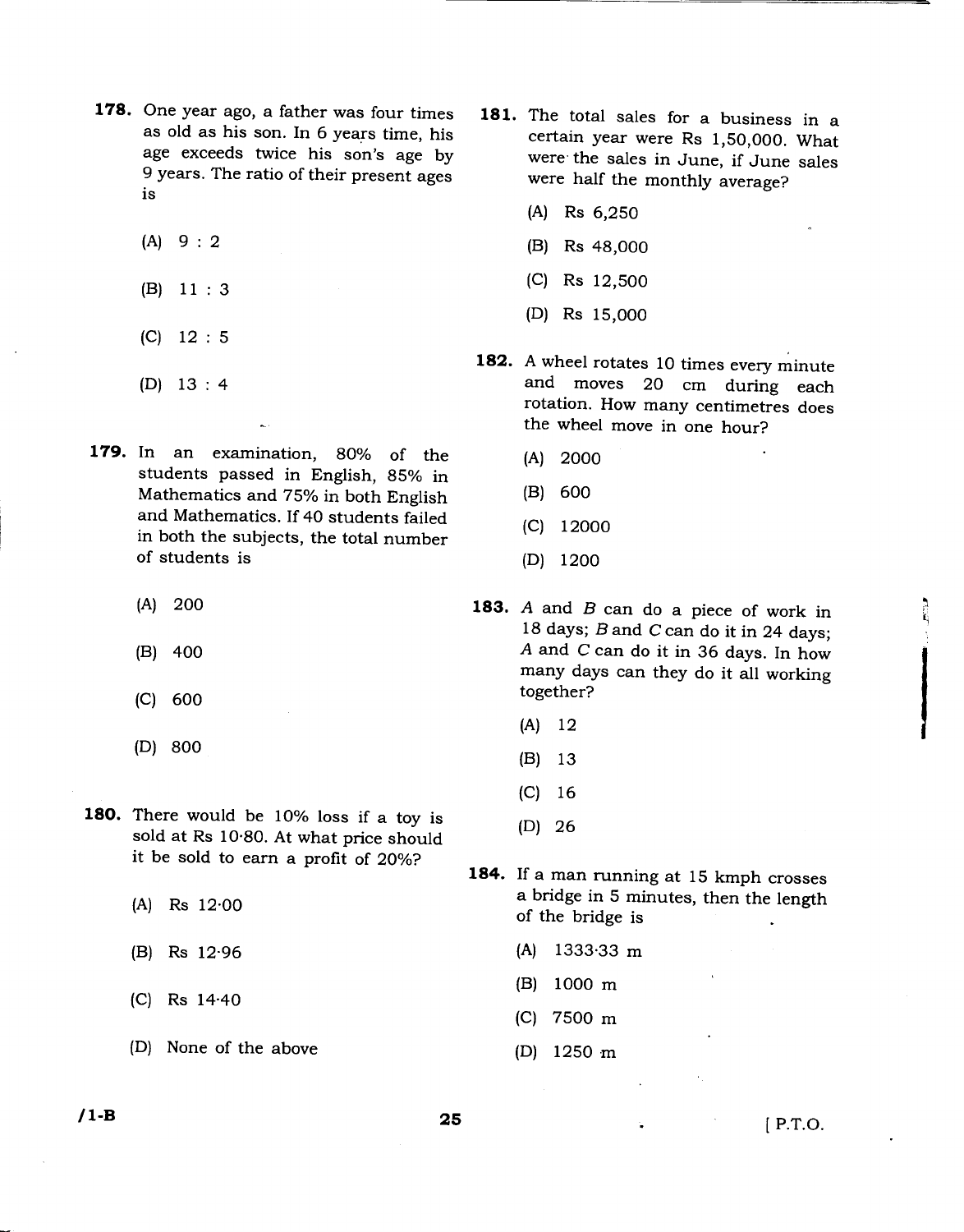- in 60 seconds at a speed of 45 kmph. The time taken by the train to cross an electric pole is
	- (A) 8 seconds
	- (B) 52 seconds
	- (C) 1 minute
	- (D) Data inadequate
- 186. A sum of money at a simple interest amounts to Rs 2,240 in 2 years and to<br>Rs  $2,600$  in 5 years. What is the principal amount?
	- (A) Rs 1,520
	- (B) Rs 1,880
	- (C) Rs 2,120
	- (D) None of the above
- marks? 187. Anita got 178 marks and failed by<br>22 marks. To pass she had to secure 40% marks. What were the maximum
	- (A) 300
	- (B) 400
	- (c) s00
	- (D) 600
- 188. If the circumference of a circle is 192. India is a secular State because 352 metres, then its area (in sq. m) is  $(A)$  all religions are equally protected
	- $(A)$  5986
	- (B) 6s8e
	- $(C)$  8956
	- $(D)$  9856
- 185. A train crosses a platform 100 m long 189. The Constitution of India was adopted<br>in 60 seconds at a speed of 45 kmnh. on and came into force on
	- (A) November 26, 1949/January 26, 1950
	- (B) August 15, 1947/Novernber"26, 1950
	- (C) January 26, 1949/November 26, 1950
	- (D) November 26, 1948/January 26, 1950
	- the Constitution? 190. Who is the final authority to interpret
		- (A) The Parliament
		- (B) The President
		- (C) The Speaker of the Lok Sabha
		- (D) The Supreme Court
	- 191. India has been described by the Constitution as
		- (A) a Federation of States
		- (B) Quasi-federal
		- (C) a Union of States
		- (D) None of the above

- 
- (B) State has no religion of its own
- (C) there will be no discrimination on the ground of religion or caste
- (D) All the above